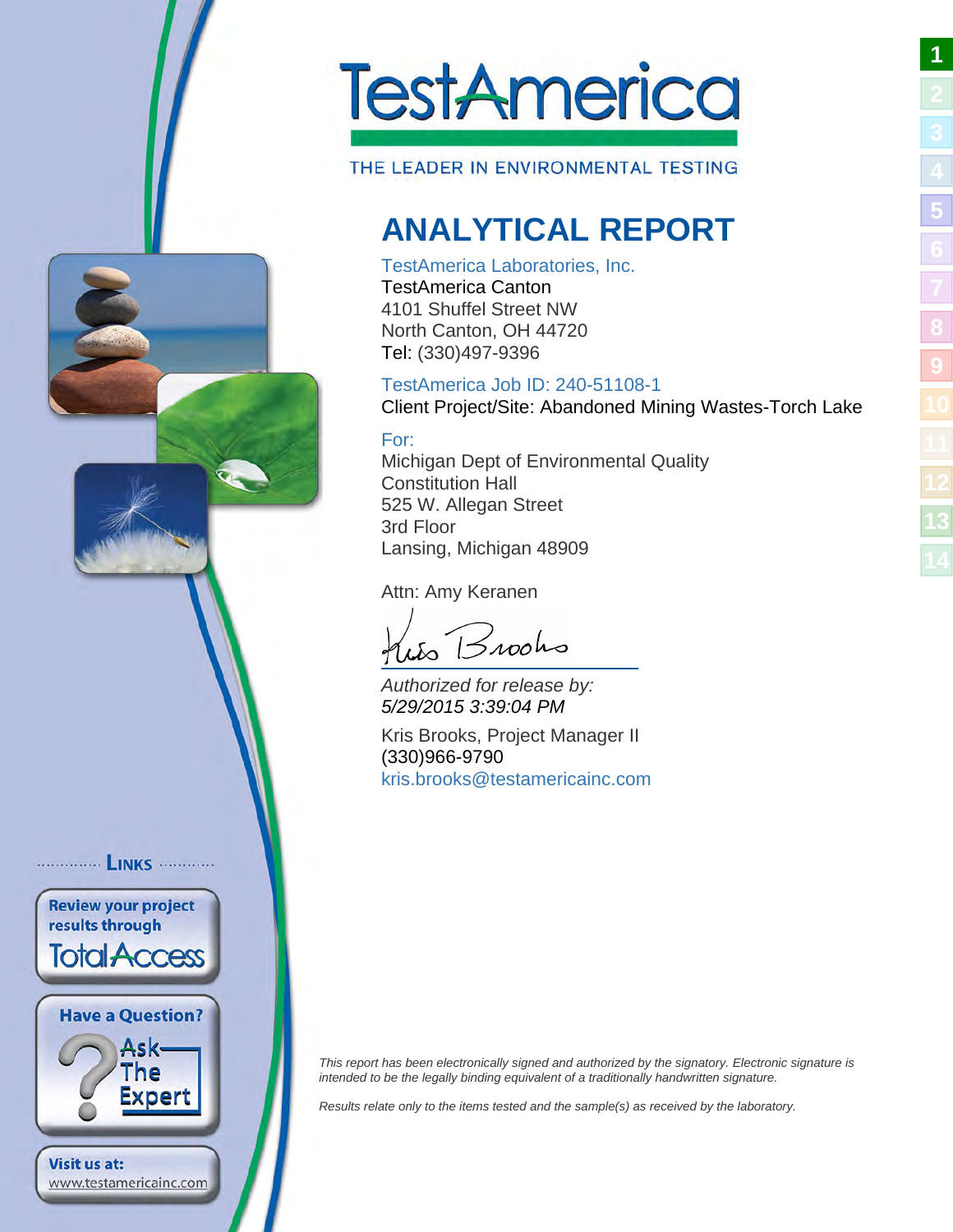# <span id="page-1-1"></span>**Table of Contents**

<span id="page-1-0"></span>

| 3  |
|----|
| 4  |
|    |
| -6 |
| 7  |
|    |
| 13 |
| 14 |
| 15 |
| 16 |
| 18 |
| 23 |
|    |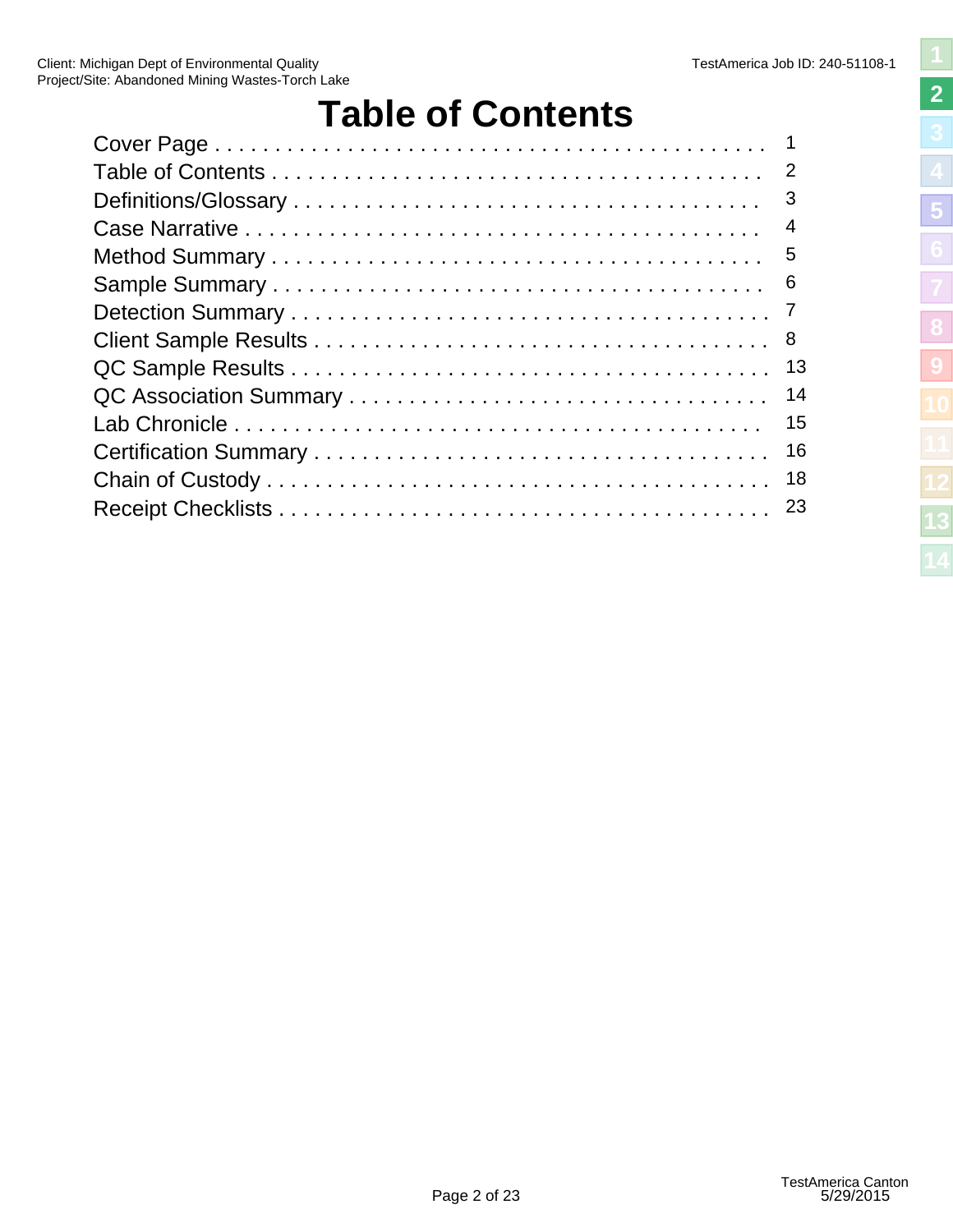# <span id="page-2-1"></span>**Definitions/Glossary**

<span id="page-2-0"></span>Client: Michigan Dept of Environmental Quality **TestAmerica Job ID: 240-51108-1** Project/Site: Abandoned Mining Wastes-Torch Lake

| <b>Glossary</b> |                                                                                                             |
|-----------------|-------------------------------------------------------------------------------------------------------------|
| Abbreviation    | These commonly used abbreviations may or may not be present in this report.                                 |
| $\alpha$        | Listed under the "D" column to designate that the result is reported on a dry weight basis                  |
| %R              | Percent Recovery                                                                                            |
| <b>CFL</b>      | <b>Contains Free Liquid</b>                                                                                 |
| <b>CNF</b>      | Contains no Free Liquid                                                                                     |
| <b>DER</b>      | Duplicate error ratio (normalized absolute difference)                                                      |
| Dil Fac         | <b>Dilution Factor</b>                                                                                      |
| DL, RA, RE, IN  | Indicates a Dilution, Re-analysis, Re-extraction, or additional Initial metals/anion analysis of the sample |
| <b>DLC</b>      | Decision level concentration                                                                                |
| <b>MDA</b>      | Minimum detectable activity                                                                                 |
| EDL             | <b>Estimated Detection Limit</b>                                                                            |
| <b>MDC</b>      | Minimum detectable concentration                                                                            |
| <b>MDL</b>      | <b>Method Detection Limit</b>                                                                               |
| ML              | Minimum Level (Dioxin)                                                                                      |
| <b>NC</b>       | <b>Not Calculated</b>                                                                                       |
| ND.             | Not detected at the reporting limit (or MDL or EDL if shown)                                                |
| PQL             | <b>Practical Quantitation Limit</b>                                                                         |
| QC              | <b>Quality Control</b>                                                                                      |
| <b>RER</b>      | Relative error ratio                                                                                        |
| <b>RL</b>       | Reporting Limit or Requested Limit (Radiochemistry)                                                         |
| <b>RPD</b>      | Relative Percent Difference, a measure of the relative difference between two points                        |
| <b>TEF</b>      | <b>Toxicity Equivalent Factor (Dioxin)</b>                                                                  |
| <b>TEQ</b>      | <b>Toxicity Equivalent Quotient (Dioxin)</b>                                                                |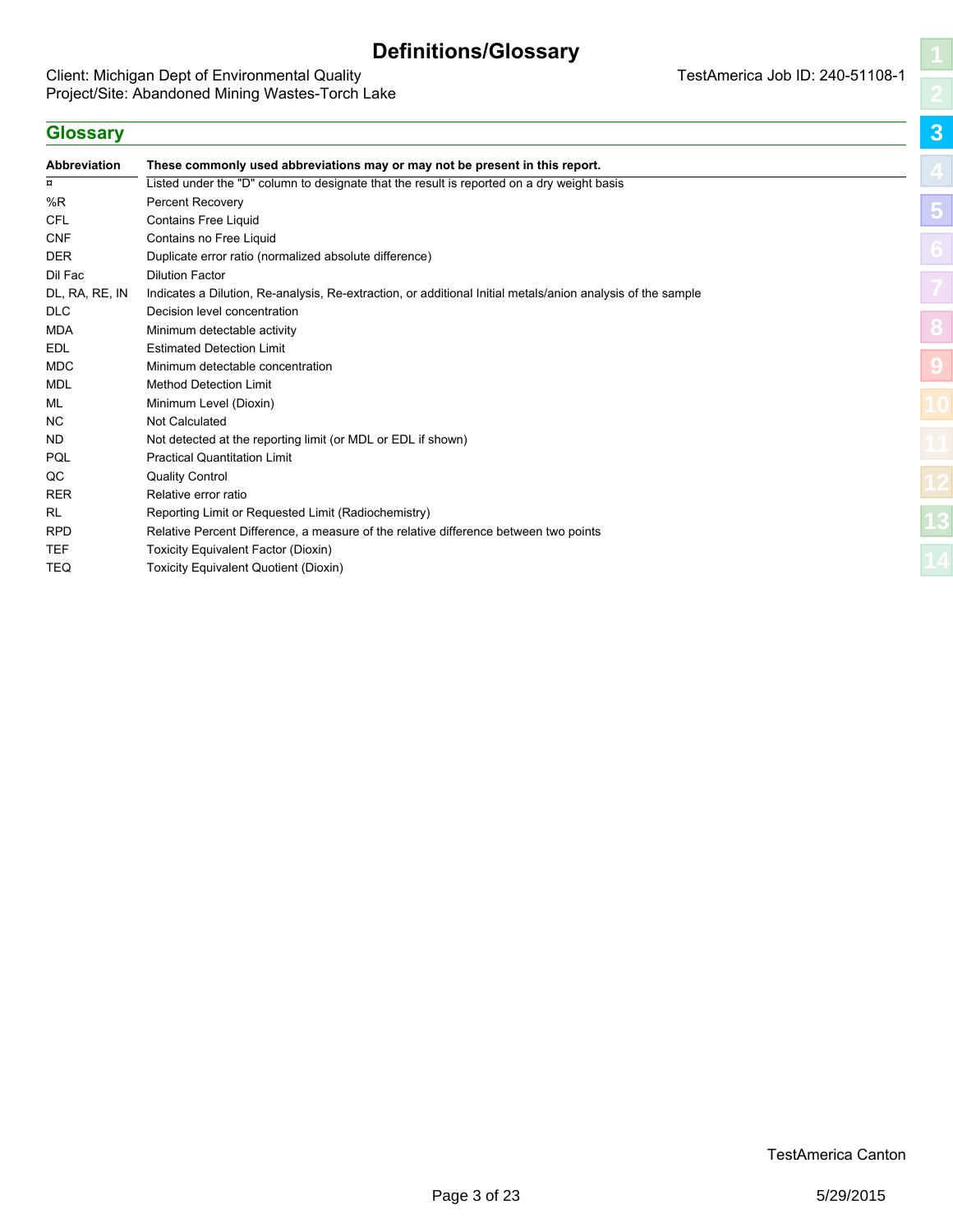### <span id="page-3-0"></span>**Job ID: 240-51108-1**

#### **Laboratory: TestAmerica Canton**

**Narrative**

### <span id="page-3-1"></span>**CASE NARRATIVE**

### **Client: Michigan Dept of Environmental Quality**

### **Project: Abandoned Mining Wastes-Torch Lake**

### **Report Number: 240-51108-1**

With the exceptions noted as flags or footnotes, standard analytical protocols were followed in the analysis of the samples and no problems were encountered or anomalies observed. In addition all laboratory quality control samples were within established control limits, with any exceptions noted below. Each sample was analyzed to achieve the lowest possible reporting limit within the constraints of the method. In some cases, due to interference or analytes present at high concentrations, samples were diluted. For diluted samples, the reporting limits are adjusted relative to the dilution required.

The 9071B Oil and Grease and 160.3 Percent Solids analyses were performed at the TestAmerica Nashville Laboratory.

TestAmerica Canton attests to the validity of the laboratory data generated by TestAmerica facilities reported herein. All analyses performed by TestAmerica facilities were done using established laboratory SOPs that incorporate QA/QC procedures described in the application methods. TestAmerica's operations groups have reviewed the data for compliance with the laboratory QA/QC plan, and data have been found to be compliant with laboratory protocols unless otherwise noted below.

The test results in this report meet all NELAP requirements for parameters for which accreditation is required or available. Any exceptions to NELAP requirements are noted in this report. Pursuant to NELAP, this report may not be reproduced, except in full, without the written approval of the laboratory.

Calculations are performed before rounding to avoid round-off errors in calculated results.

All holding times were met and proper preservation noted for the methods performed on these samples, unless otherwise detailed in the individual sections below.

All solid sample results are reported on an "as received" basis unless otherwise indicated by the presence of a % solids value in the method header.

This laboratory report is confidential and is intended for the sole use of TestAmerica and its client.

#### **RECEIPT**

The samples were received on 5/22/2015 9:30 AM; the samples arrived in good condition, properly preserved and, where required, on ice. The temperature of the cooler at receipt was 0.4º C.

#### **OIL AND GREASE (HEM)**

Samples CHTC-SB-16-6"-13' (240-51108-1), CHTC-SB-17-6"-8' (240-51108-2), CHTC-SB-18-6"-6' (240-51108-3), CHTC-SB-19-6"-7' (240-51108-4) and CHTC-SB-20-6"-9' (240-51108-5) were analyzed for oil and grease (HEM) in accordance with EPA SW-846 Method 9071B. The samples were prepared and analyzed on 05/25/2015.

No analytical or quality issues were noted, other than those described above or in the Definitions/Glossary page.

#### **PERCENT SOLIDS**

Samples CHTC-SB-16-6"-13' (240-51108-1), CHTC-SB-17-6"-8' (240-51108-2), CHTC-SB-18-6"-6' (240-51108-3), CHTC-SB-19-6"-7' (240-51108-4) and CHTC-SB-20-6"-9' (240-51108-5) were analyzed for percent solids in accordance with EPA Method 160.3 MOD. The samples were analyzed on 05/23/2015.

No analytical or quality issues were noted, other than those described above or in the Definitions/Glossary page.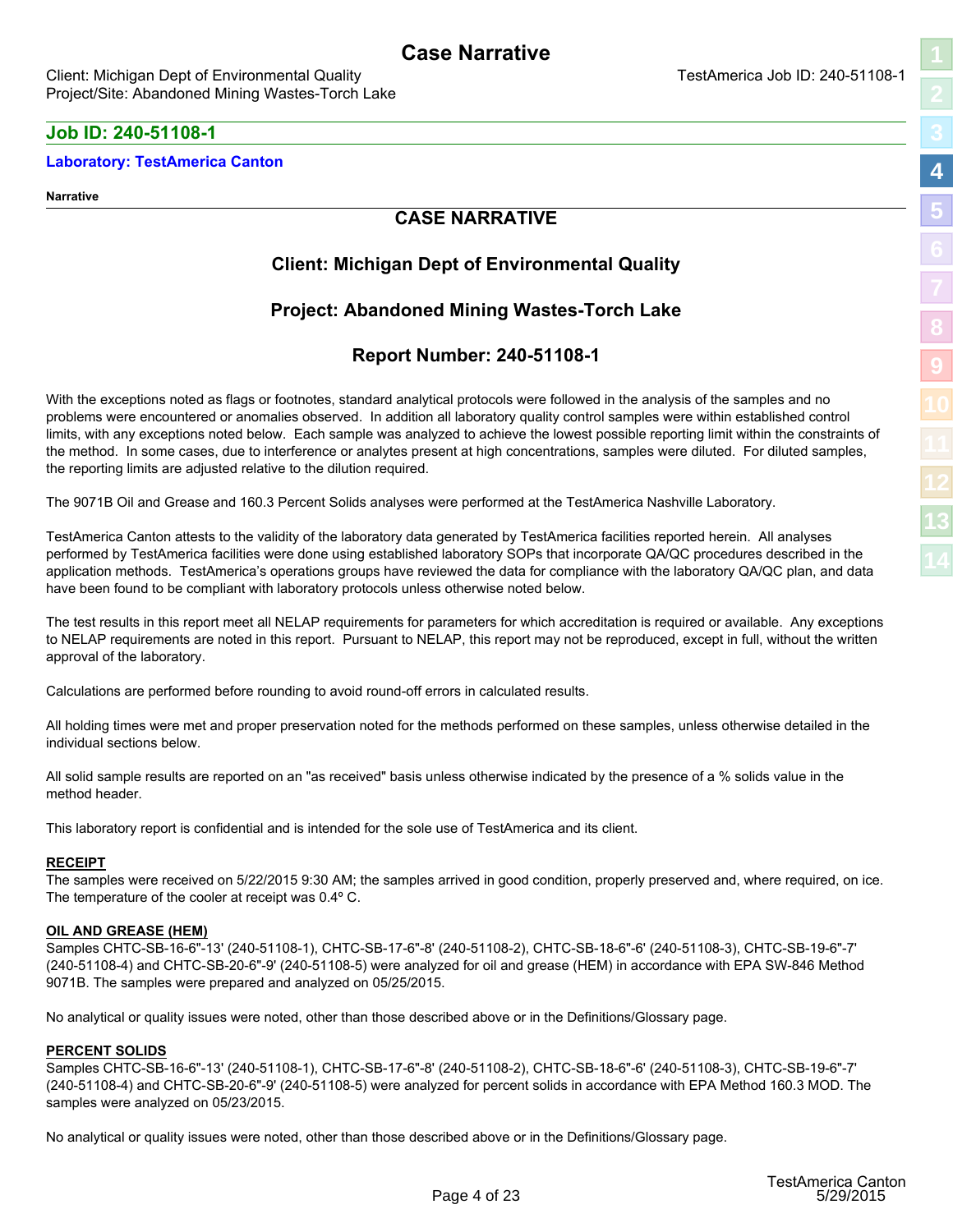# <span id="page-4-1"></span>**Method Summary**

#### <span id="page-4-0"></span>Client: Michigan Dept of Environmental Quality **TestAmerica Job ID: 240-51108-1** Project/Site: Abandoned Mining Wastes-Torch Lake

| Method   | <b>Method Description</b> | Protocol | Laboratory     |
|----------|---------------------------|----------|----------------|
| 9071B    | HEM and SGT-HEM           | SW846    | <b>TAL NSH</b> |
| Moisture | Percent Moisture          | EPA      | <b>TAL NSH</b> |

#### **Protocol References:**

EPA = US Environmental Protection Agency

SW846 = "Test Methods For Evaluating Solid Waste, Physical/Chemical Methods", Third Edition, November 1986 And Its Updates.

#### **Laboratory References:**

TAL NSH = TestAmerica Nashville, 2960 Foster Creighton Drive, Nashville, TN 37204, TEL (615)726-0177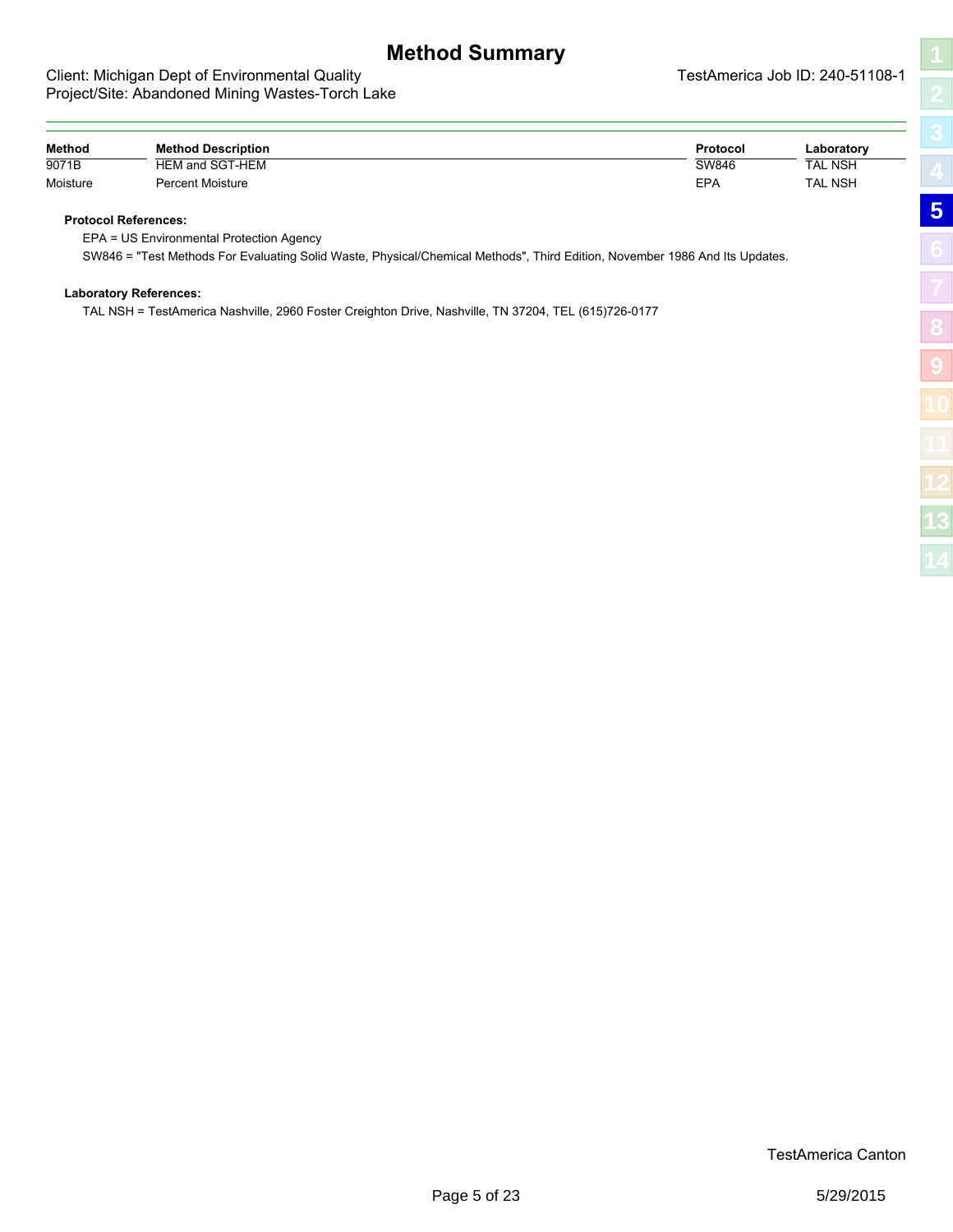# **Sample Summary**

<span id="page-5-1"></span>**[5](#page-4-0)**

**[6](#page-5-0)**

**[8](#page-7-0)**

**[9](#page-12-0)**

#### <span id="page-5-0"></span>Client: Michigan Dept of Environmental Quality Client: Michigan Dept of Environmental Quality Project/Site: Abandoned Mining Wastes-Torch Lake

| Lab Sample ID | <b>Client Sample ID</b> | <b>Matrix</b> | Collected                     | <b>Received</b> |
|---------------|-------------------------|---------------|-------------------------------|-----------------|
| 240-51108-1   | CHTC-SB-16-6"-13'       | Solid         | 05/14/15 11:10 05/22/15 09:30 |                 |
| 240-51108-2   | CHTC-SB-17-6"-8"        | Solid         | 05/14/15 12:00 05/22/15 09:30 |                 |
| 240-51108-3   | CHTC-SB-18-6"-6"        | Solid         | 05/14/15 14:05 05/22/15 09:30 |                 |
| 240-51108-4   | CHTC-SB-19-6"-7'        | Solid         | 05/14/15 15:33 05/22/15 09:30 |                 |
| 240-51108-5   | CHTC-SB-20-6"-9'        | Solid         | 05/14/15 16:47                | 05/22/15 09:30  |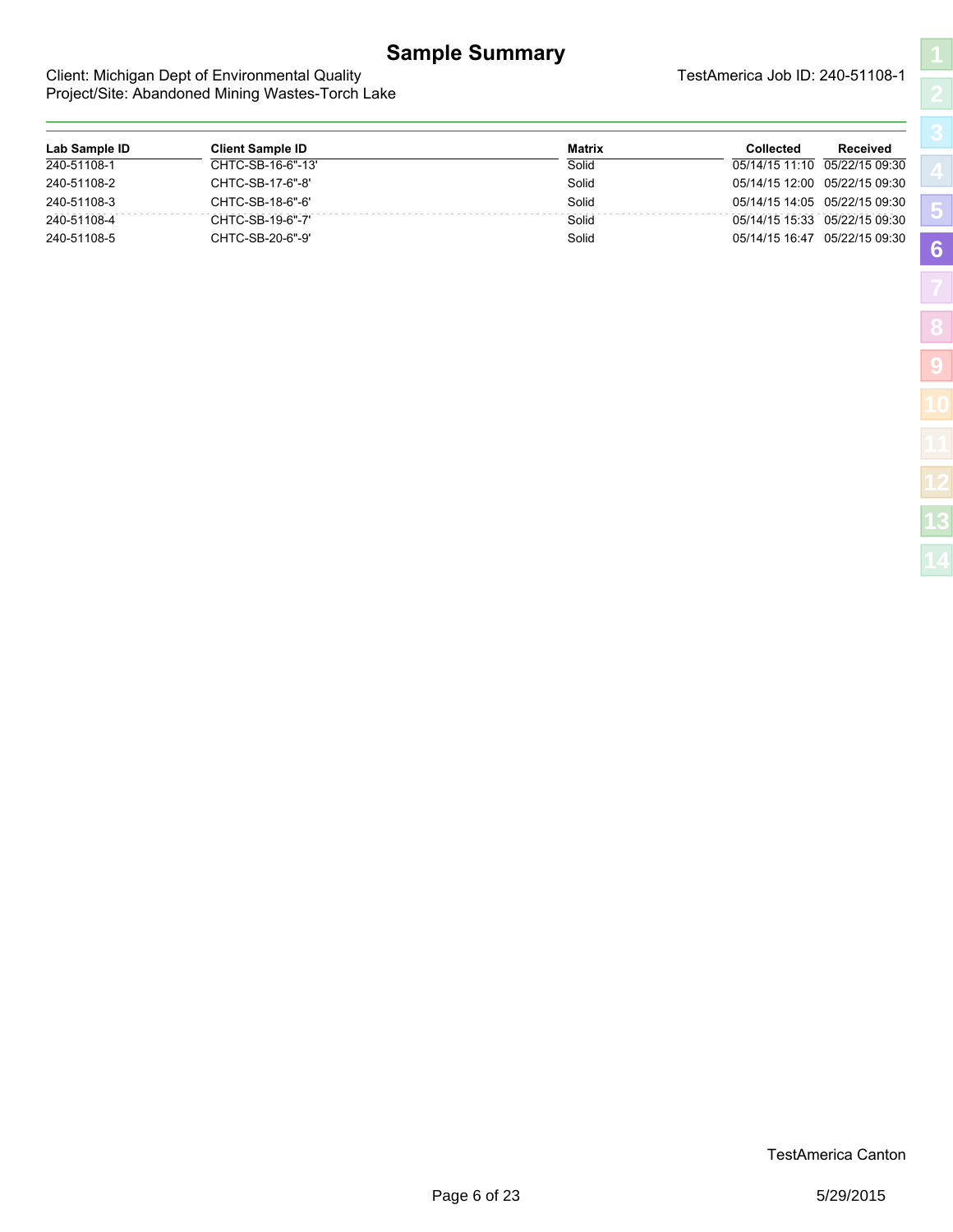# <span id="page-6-1"></span>**Detection Summary**

<span id="page-6-0"></span>Client: Michigan Dept of Environmental Quality Client: Michigan Dept of Environmental Quality Project/Site: Abandoned Mining Wastes-Torch Lake

| Client Sample ID: CHTC-SB-16-6"-13' |      |                         |           |                 |                  |       | Lab Sample ID: 240-51108-1 |                         |
|-------------------------------------|------|-------------------------|-----------|-----------------|------------------|-------|----------------------------|-------------------------|
| No Detections.                      |      |                         |           |                 |                  |       |                            |                         |
| Client Sample ID: CHTC-SB-17-6"-8"  |      |                         |           |                 |                  |       | Lab Sample ID: 240-51108-2 | $\overline{\mathbf{5}}$ |
| No Detections.                      |      |                         |           |                 |                  |       |                            |                         |
| Client Sample ID: CHTC-SB-18-6"-6"  |      |                         |           |                 |                  |       | Lab Sample ID: 240-51108-3 |                         |
| Analyte                             |      | <b>Result Qualifier</b> | <b>RL</b> | <b>MDL</b> Unit | Dil Fac D Method |       | <b>Prep Type</b>           | 7                       |
| <b>HEM</b>                          | 1800 |                         | 110       | 63 mg/Kg        | ឃ                | 9071B | Total/NA                   |                         |
| Client Sample ID: CHTC-SB-19-6"-7'  |      |                         |           |                 |                  |       | Lab Sample ID: 240-51108-4 |                         |
| No Detections.                      |      |                         |           |                 |                  |       |                            |                         |
|                                     |      |                         |           |                 |                  |       |                            |                         |
| Client Sample ID: CHTC-SB-20-6"-9'  |      |                         |           |                 |                  |       | Lab Sample ID: 240-51108-5 |                         |
| No Detections.                      |      |                         |           |                 |                  |       |                            |                         |
|                                     |      |                         |           |                 |                  |       |                            |                         |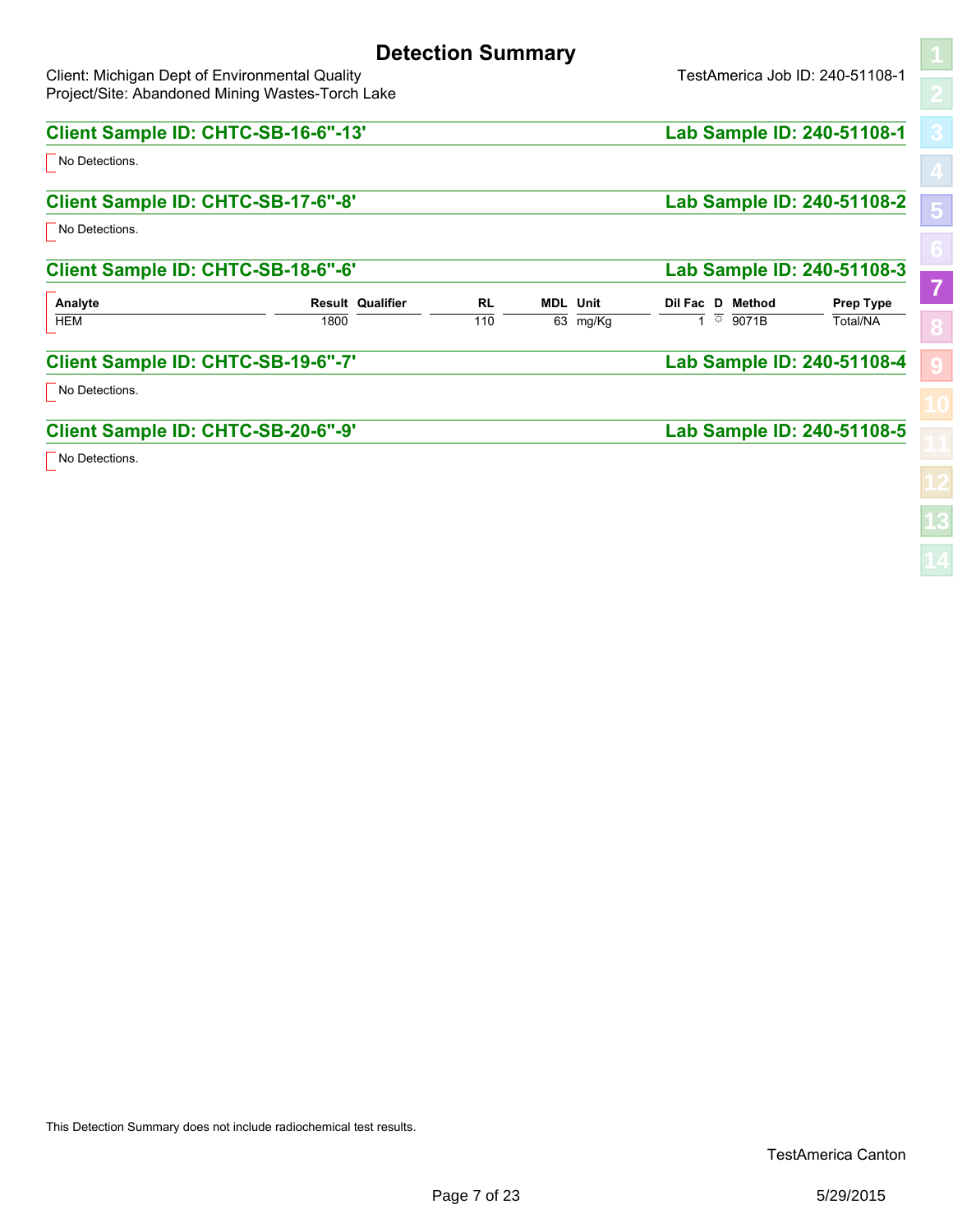<span id="page-7-1"></span>**[5](#page-4-0)**

**[8](#page-7-0)**

**[9](#page-12-0)**

#### <span id="page-7-0"></span>Client: Michigan Dept of Environmental Quality **TestAmerica Job ID: 240-51108-1** Project/Site: Abandoned Mining Wastes-Torch Lake

| Client Sample ID: CHTC-SB-16-6"-13'                             |                         |           |       |                 |   |          | Lab Sample ID: 240-51108-1                       |                      |
|-----------------------------------------------------------------|-------------------------|-----------|-------|-----------------|---|----------|--------------------------------------------------|----------------------|
| Date Collected: 05/14/15 11:10<br>Date Received: 05/22/15 09:30 |                         |           |       |                 |   |          | <b>Percent Solids: 89.8</b>                      | <b>Matrix: Solid</b> |
| <b>General Chemistry</b><br>Analyte                             | <b>Result Qualifier</b> | <b>RL</b> |       | <b>MDL</b> Unit | D | Prepared | Analyzed                                         | Dil Fac              |
| <b>HEM</b>                                                      | ND                      | 100       |       | 58 mg/Kg        |   |          | $\overline{\circ}$ 05/25/15 06:58 05/25/15 06:58 |                      |
| <b>Percent Moisture</b>                                         | 10                      | 0.10      | 0.10% |                 |   |          | 05/23/15 10:01                                   |                      |
| <b>Percent Solids</b>                                           | 90                      | 0.10      | 0.10% |                 |   |          | 05/23/15 10:01                                   |                      |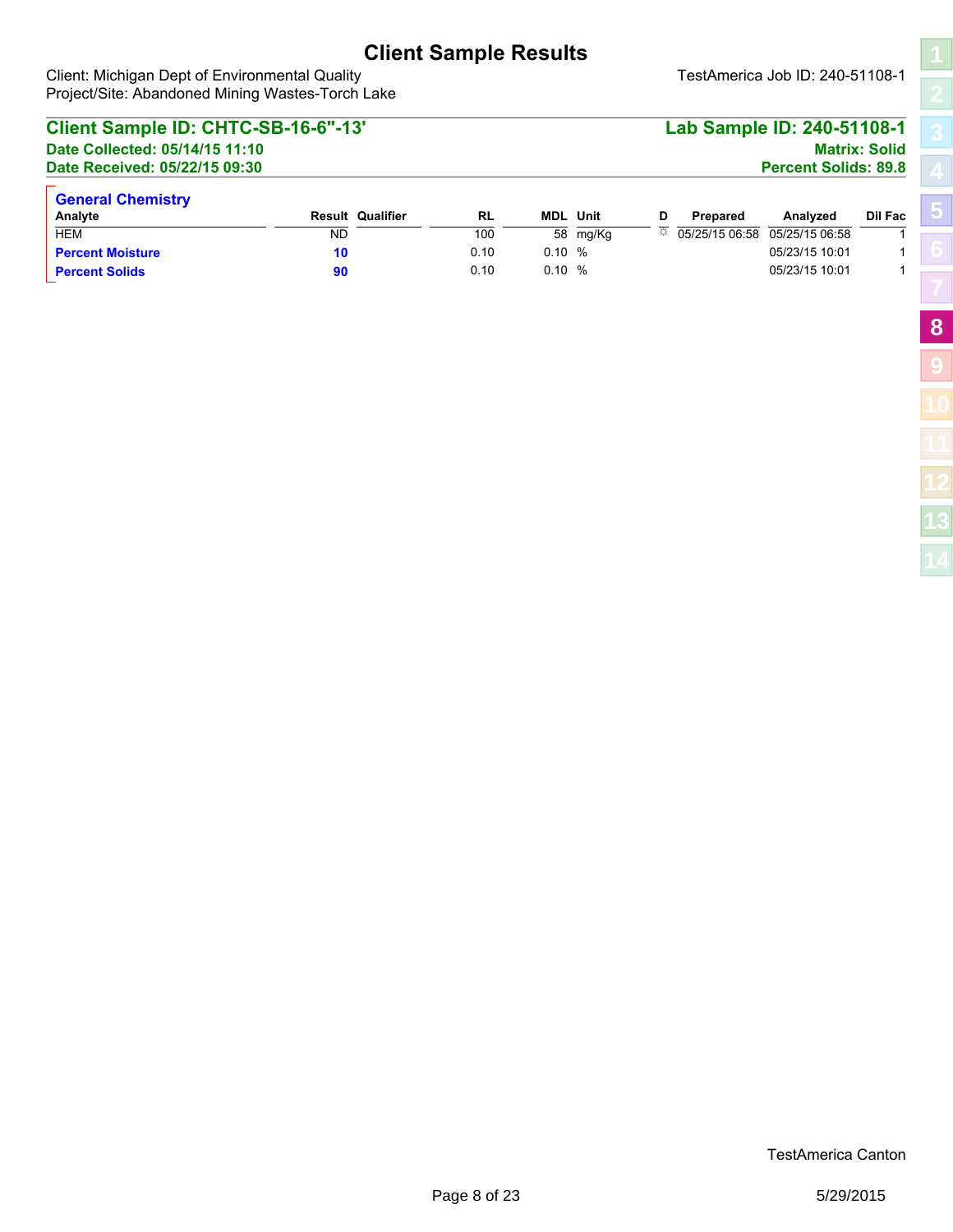Client: Michigan Dept of Environmental Quality **TestAmerica Job ID: 240-51108-1** Project/Site: Abandoned Mining Wastes-Torch Lake

**[5](#page-4-0)**

**[8](#page-7-0)**

**[9](#page-12-0)**

### **Client Sample ID: CHTC-SB-17-6"-8' Lab Sample ID: 240-51108-2 Date Collected: 05/14/15 12:00 Matrix: Solid Date Received: 05/22/15 09:30 Percent Solids: 78.2 General Chemistry Analyte Result Qualifier RL MDL Unit D Prepared Analyzed Dil Fac** HEM ND 120 70 mg/Kg ☼ 05/25/15 06:58 05/25/15 06:58 1 **Percent Moisture 22** 0.10 0.10 % 05/23/15 10:01 1 **Percent Solids 78** 0.10 0.10 % 05/23/15 10:01 1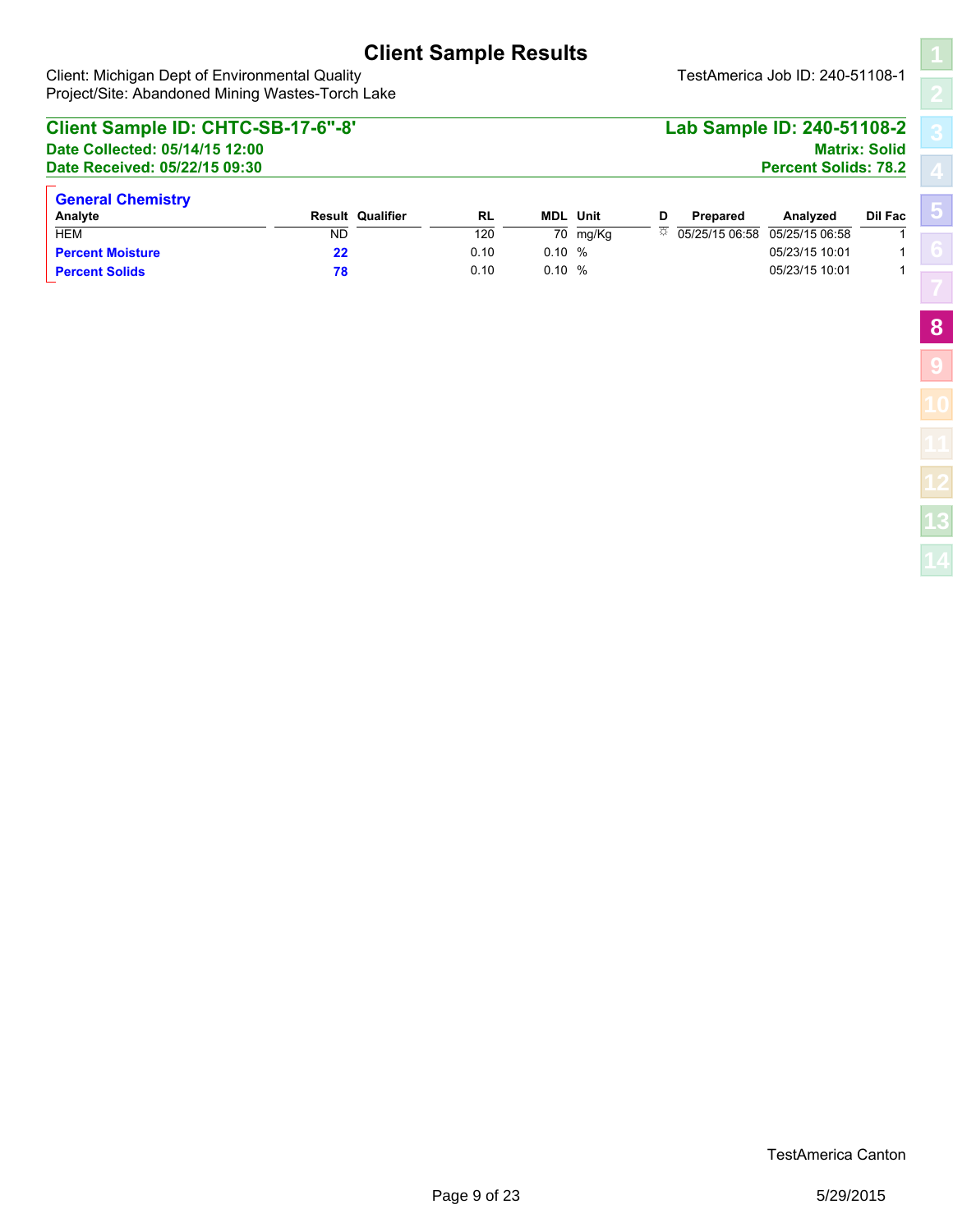Client: Michigan Dept of Environmental Quality **TestAmerica Job ID: 240-51108-1** Project/Site: Abandoned Mining Wastes-Torch Lake

### **Client Sample ID: CHTC-SB-18-6"-6' Lab Sample ID: 240-51108-3 Date Collected: 05/14/15 14:05 Matrix: Solid Date Received: 05/22/15 09:30 Percent Solids: 89.1 General Chemistry Analyte Result Qualifier RL MDL Unit D Prepared Analyzed Dil Fac HEM** 1800 1800 110 63 mg/Kg  $\overline{x}$  05/25/15 06:58 05/25/15 06:58 1 **Percent Moisture 11 11** 0.10 0.10 % 0.10 0.10 0.10 0.10 0.10 1 1 **Percent Solids 89** 0.10 0.10 % 05/23/15 10:01 1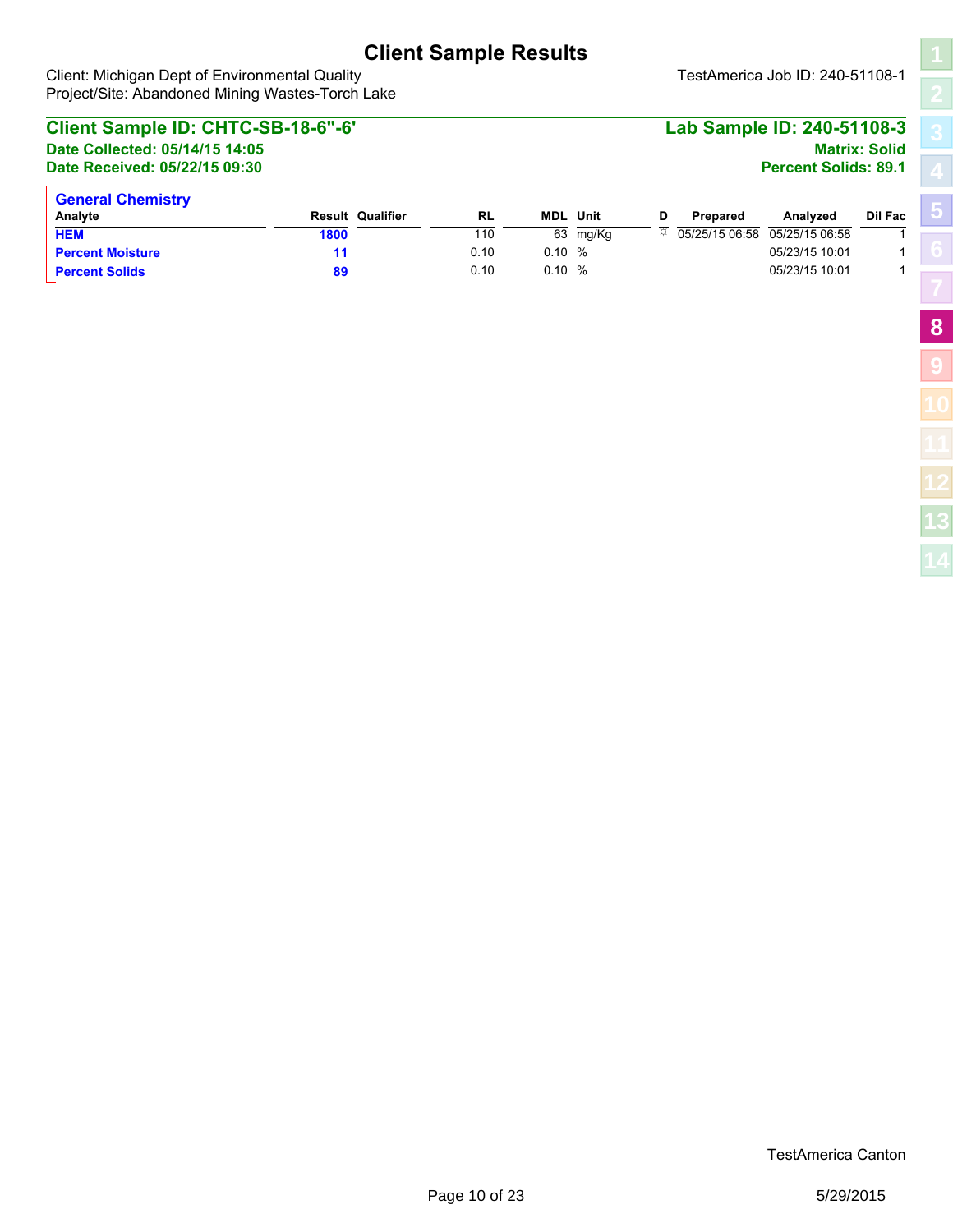**[5](#page-4-0)**

**[8](#page-7-0)**

**[9](#page-12-0)**

#### Client: Michigan Dept of Environmental Quality **TestAmerica Job ID: 240-51108-1** Project/Site: Abandoned Mining Wastes-Torch Lake

### **Client Sample ID: CHTC-SB-19-6"-7' Lab Sample ID: 240-51108-4 Date Collected: 05/14/15 15:33 Matrix: Solid Date Received: 05/22/15 09:30 Percent Solids: 91.0 General Chemistry Analyte Result Qualifier RL MDL Unit D Prepared Analyzed Dil Fac** HEM ND 110 62 mg/Kg ☼ 05/25/15 06:59 05/25/15 06:59 1 **Percent Moisture 9.0** 0.10 0.10 % 05/23/15 10:01 1 **Percent Solids 91** 0.10 0.10 % 05/23/15 10:01 1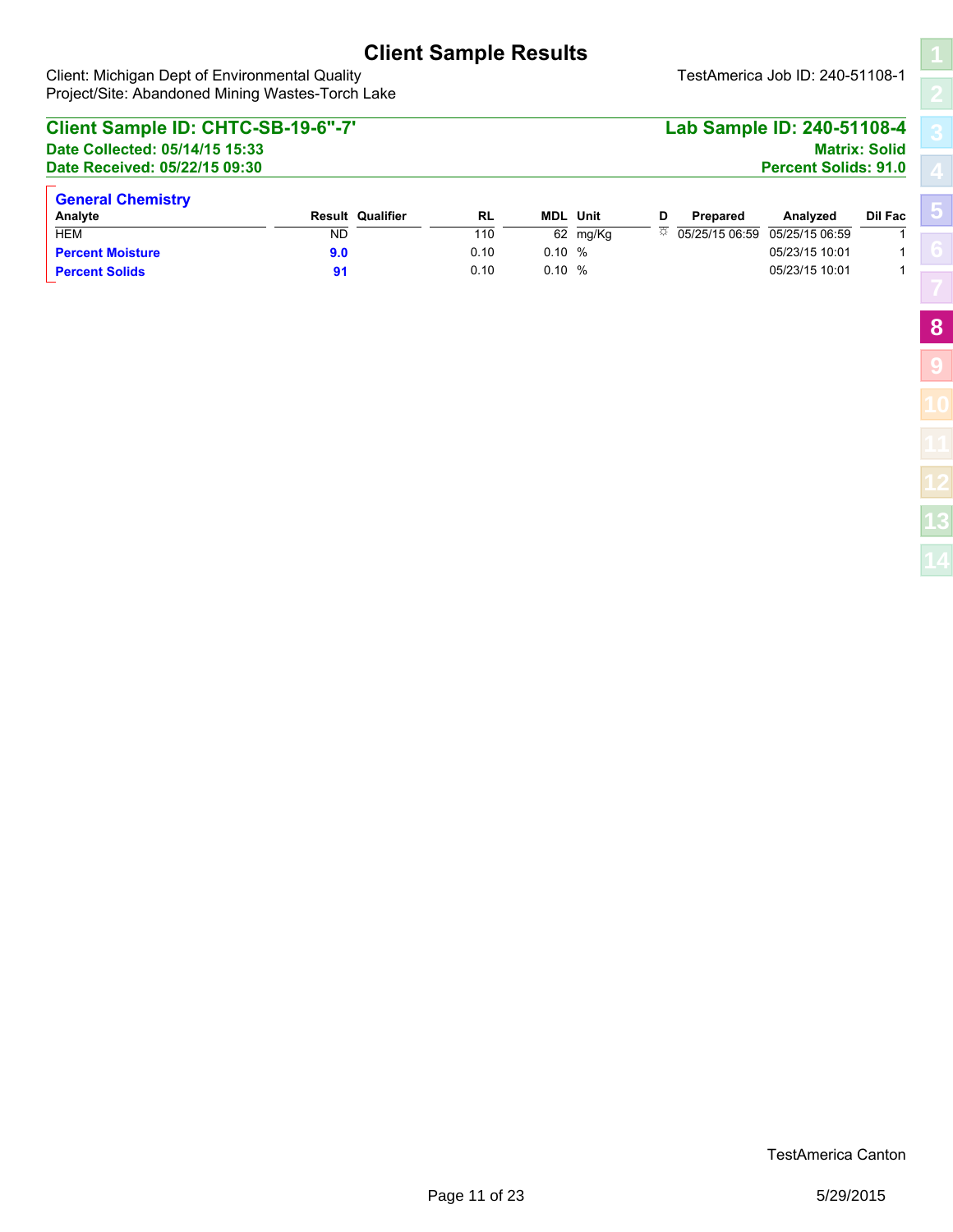Client: Michigan Dept of Environmental Quality **TestAmerica Job ID: 240-51108-1** Project/Site: Abandoned Mining Wastes-Torch Lake

**[5](#page-4-0)**

**[8](#page-7-0)**

**[9](#page-12-0)**

### **Client Sample ID: CHTC-SB-20-6"-9' Lab Sample ID: 240-51108-5 Date Collected: 05/14/15 16:47 Matrix: Solid Date Received: 05/22/15 09:30 Percent Solids: 79.0 General Chemistry Analyte Result Qualifier RL MDL Unit D Prepared Analyzed Dil Fac** HEM ND 120 67 mg/Kg ☼ 05/25/15 06:59 05/25/15 06:59 1 **Percent Moisture 21 21** 0.10 0.10 % 0.10 0.10 0.10 0.10 0.10 1 **Percent Solids 79** 0.10 0.10 % 05/23/15 10:01 1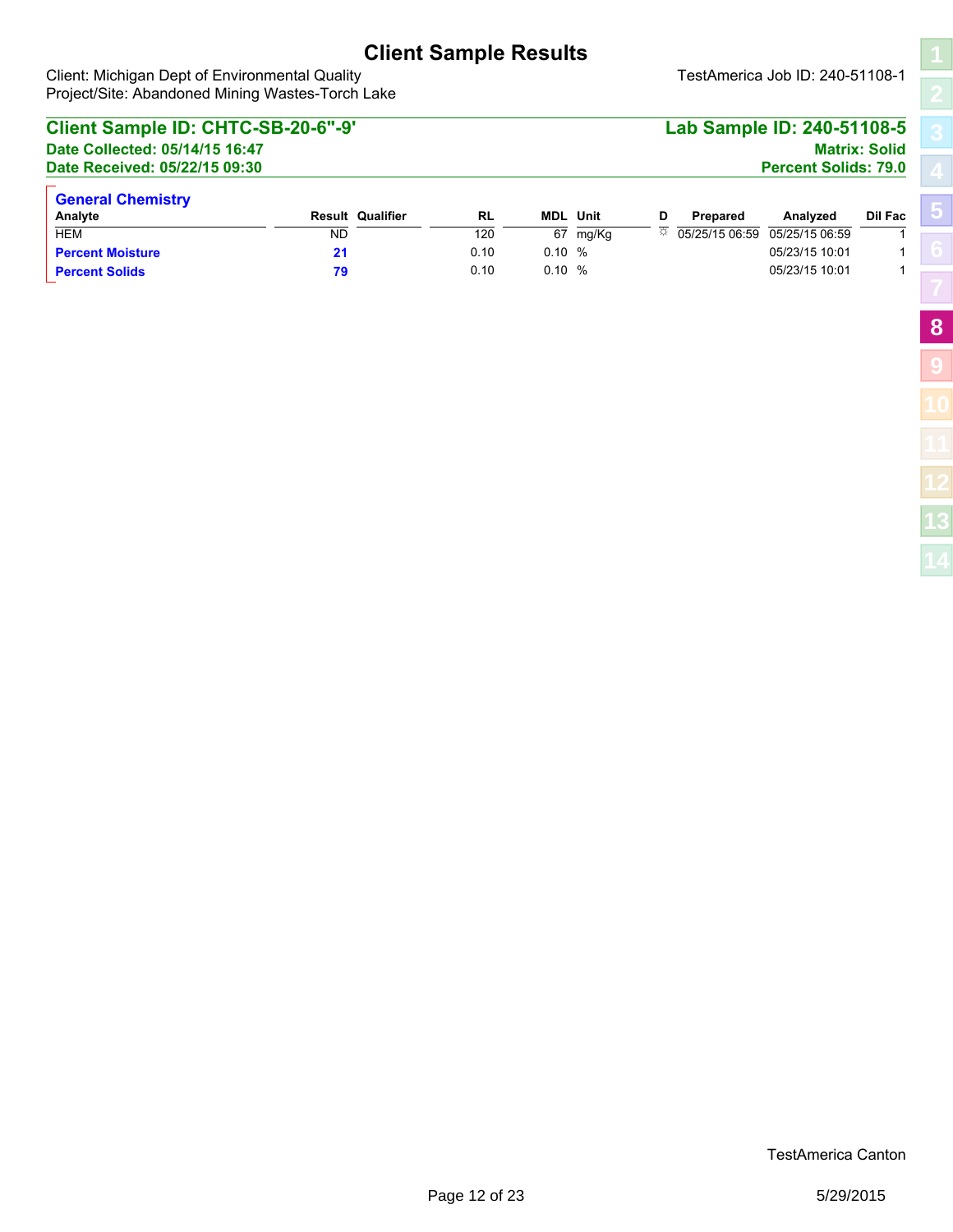# **QC Sample Results**

<span id="page-12-0"></span>Client: Michigan Dept of Environmental Quality **TestAmerica Job ID: 240-51108-1** Project/Site: Abandoned Mining Wastes-Torch Lake

<span id="page-12-1"></span>**[5](#page-4-0) [8](#page-7-0) [9](#page-12-0)**

### **Method: 9071B - HEM and SGT-HEM**

| Lab Sample ID: MB 490-250905/1-A<br><b>Matrix: Solid</b><br><b>Analysis Batch: 250927</b>  | MВ        | MВ                      |               |                  |                             |               |                 | <b>Client Sample ID: Method Blank</b><br><b>Prep Type: Total/NA</b><br><b>Prep Batch: 250905</b>                |                |
|--------------------------------------------------------------------------------------------|-----------|-------------------------|---------------|------------------|-----------------------------|---------------|-----------------|-----------------------------------------------------------------------------------------------------------------|----------------|
| Analyte<br><b>HEM</b>                                                                      | <b>ND</b> | <b>Result Qualifier</b> |               | <b>RL</b><br>100 | <b>MDL</b> Unit<br>57 mg/Kg | D             | Prepared        | Analyzed<br>05/25/15 06:58 05/25/15 06:58                                                                       | <b>Dil Fac</b> |
| Lab Sample ID: LCS 490-250905/2-A<br><b>Matrix: Solid</b><br><b>Analysis Batch: 250927</b> |           |                         | <b>Spike</b>  |                  | LCS LCS                     |               |                 | <b>Client Sample ID: Lab Control Sample</b><br><b>Prep Type: Total/NA</b><br><b>Prep Batch: 250905</b><br>%Rec. |                |
| Analyte<br><b>HEM</b>                                                                      |           |                         | Added<br>4000 | 3640             | <b>Result Qualifier</b>     | Unit<br>mg/Kg | D<br>%Rec<br>91 | Limits<br>$75 - 117$                                                                                            |                |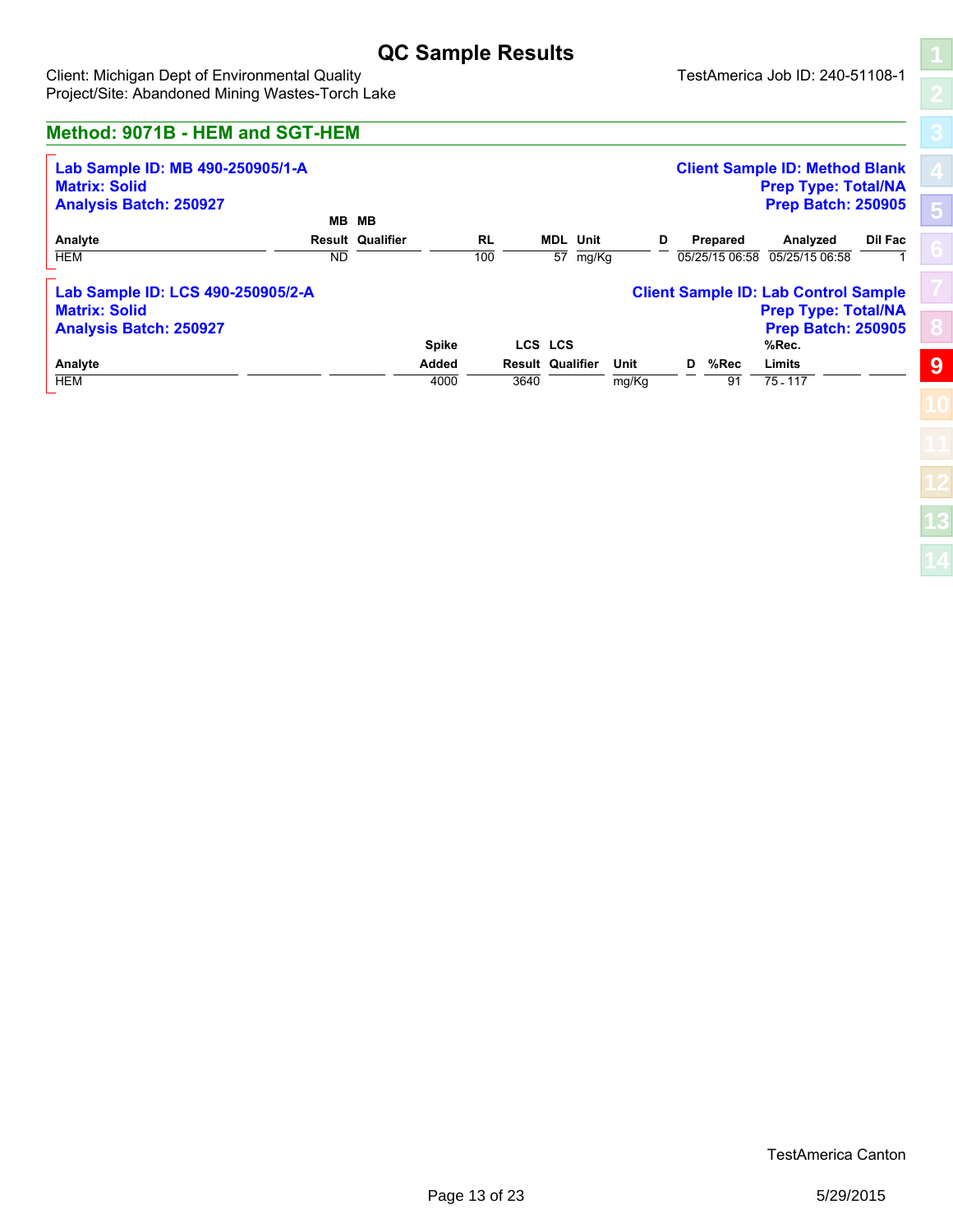# <span id="page-13-1"></span>**QC Association Summary**

<span id="page-13-0"></span>Client: Michigan Dept of Environmental Quality **TestAmerica Job ID: 240-51108-1** Project/Site: Abandoned Mining Wastes-Torch Lake

### **General Chemistry**

### **Analysis Batch: 250659**

| Lab Sample ID             | <b>Client Sample ID</b> | Prep Type | <b>Matrix</b> | Method   | <b>Prep Batch</b> |
|---------------------------|-------------------------|-----------|---------------|----------|-------------------|
| 240-51108-1               | CHTC-SB-16-6"-13'       | Total/NA  | Solid         | Moisture |                   |
| 240-51108-2               | CHTC-SB-17-6"-8'        | Total/NA  | Solid         | Moisture |                   |
| 240-51108-3               | CHTC-SB-18-6"-6"        | Total/NA  | Solid         | Moisture |                   |
| 240-51108-4               | CHTC-SB-19-6"-7"        | Total/NA  | Solid         | Moisture |                   |
| 240-51108-5               | CHTC-SB-20-6"-9'        | Total/NA  | Solid         | Moisture |                   |
| <b>Prep Batch: 250905</b> |                         |           |               |          |                   |
| Lab Sample ID             | <b>Client Sample ID</b> | Prep Type | <b>Matrix</b> | Method   | <b>Prep Batch</b> |
| 240-51108-1               | CHTC-SB-16-6"-13'       | Total/NA  | Solid         | 9071B    |                   |
| 240-51108-2               | CHTC-SB-17-6"-8'        | Total/NA  | Solid         | 9071B    |                   |
| 240-51108-3               | CHTC-SB-18-6"-6"        | Total/NA  | Solid         | 9071B    |                   |
| 240-51108-4               | CHTC-SB-19-6"-7"        | Total/NA  | Solid         | 9071B    |                   |
| 240-51108-5               | CHTC-SB-20-6"-9'        | Total/NA  | Solid         | 9071B    |                   |
| LCS 490-250905/2-A        | Lab Control Sample      | Total/NA  | Solid         | 9071B    |                   |
|                           |                         |           |               |          |                   |

#### **Analysis Batch: 250927**

| Lab Sample ID      | <b>Client Sample ID</b> | <b>Prep Type</b> | <b>Matrix</b> | Method | <b>Prep Batch</b> |
|--------------------|-------------------------|------------------|---------------|--------|-------------------|
| 240-51108-1        | CHTC-SB-16-6"-13'       | Total/NA         | Solid         | 9071B  | 250905            |
| 240-51108-2        | CHTC-SB-17-6"-8'        | Total/NA         | Solid         | 9071B  | 250905            |
| 240-51108-3        | CHTC-SB-18-6"-6'        | Total/NA         | Solid         | 9071B  | 250905            |
| 240-51108-4        | CHTC-SB-19-6"-7'        | Total/NA         | Solid         | 9071B  | 250905            |
| 240-51108-5        | CHTC-SB-20-6"-9'        | Total/NA         | Solid         | 9071B  | 250905            |
| LCS 490-250905/2-A | Lab Control Sample      | Total/NA         | Solid         | 9071B  | 250905            |
| MB 490-250905/1-A  | Method Blank            | Total/NA         | Solid         | 9071B  | 250905            |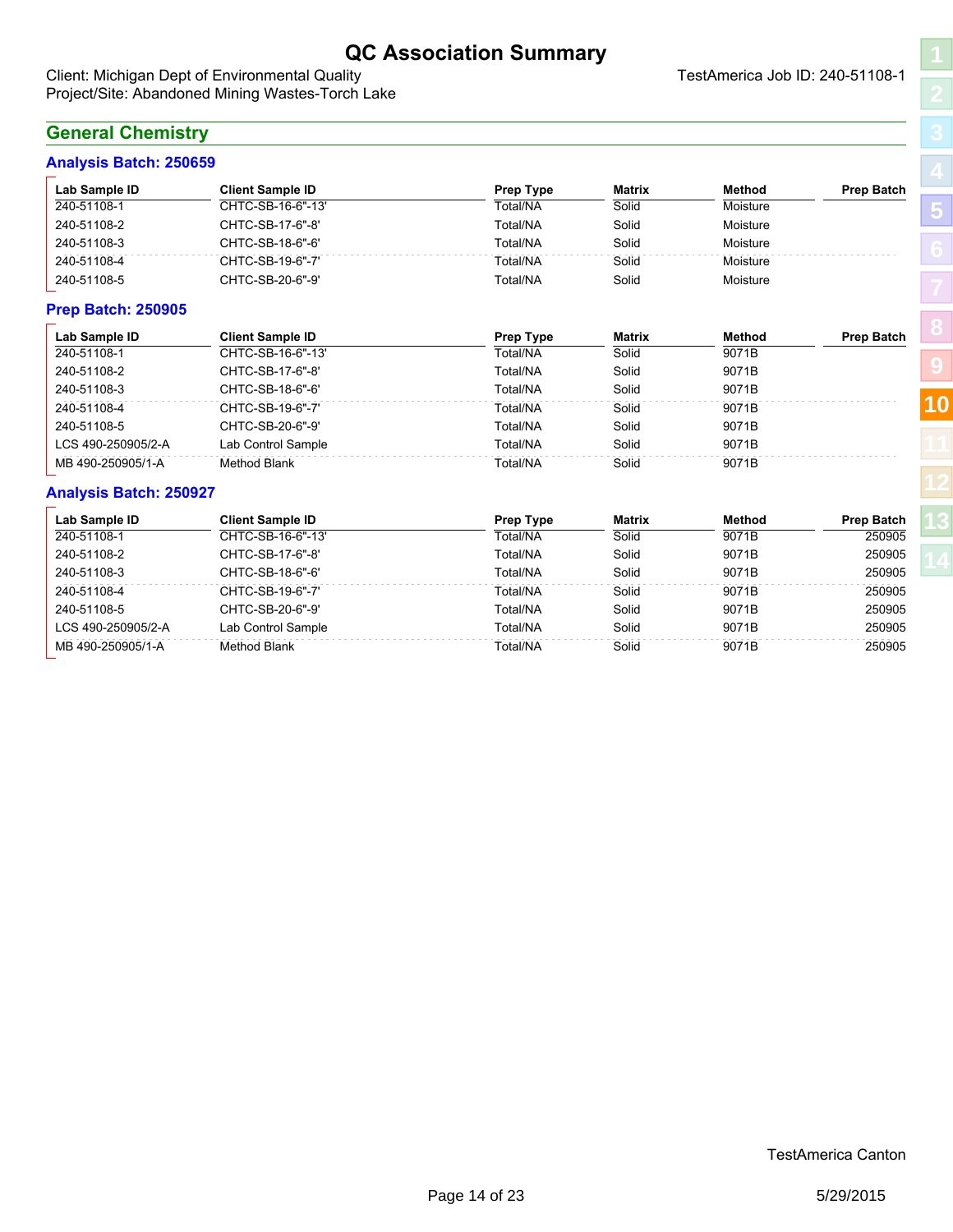<span id="page-14-1"></span><span id="page-14-0"></span>Client: Michigan Dept of Environmental Quality **TestAmerica Job ID: 240-51108-1** Project/Site: Abandoned Mining Wastes-Torch Lake

| Date Received: 05/22/15 09:30<br><b>Batch</b><br><b>Batch</b><br><b>Dilution</b><br>Prepared<br><b>Batch</b><br><b>Method</b><br>Factor<br>or Analyzed<br><b>Type</b><br>Run<br><b>Number</b><br>Analyst<br>Lab<br>9071B<br>05/25/15 06:58<br><b>TAL NSH</b><br>250927<br><b>LDC</b><br>Analysis<br>1<br>9071B<br>250905<br>05/25/15 06:58 LDC<br><b>TAL NSH</b><br>Prep<br>Moisture<br>05/23/15 10:01 MAA<br><b>TAL NSH</b><br>Analysis<br>1<br>250659<br>Lab Sample ID: 240-51108-2<br><b>Batch</b><br><b>Dilution</b><br>Prepared<br><b>Batch</b><br>Batch<br><b>Method</b><br>or Analyzed<br><b>Type</b><br>Run<br><b>Factor</b><br><b>Number</b><br>Analyst<br>Lab<br><b>TAL NSH</b><br>9071B<br>250927<br>05/25/15 06:58<br><b>LDC</b><br>Analysis<br>1<br>9071B<br>250905<br>05/25/15 06:58 LDC<br><b>TAL NSH</b><br>Prep<br>Moisture<br>250659 05/23/15 10:01 MAA<br><b>TAL NSH</b><br>Analysis<br>1<br>Lab Sample ID: 240-51108-3<br><b>Batch</b><br><b>Batch</b><br><b>Dilution</b><br>Prepared<br><b>Batch</b><br><b>Method</b><br><b>Run</b><br><b>Number</b><br>or Analyzed<br>Factor<br>Analyst<br>Lab<br>Type<br>9071B<br>250927<br>05/25/15 06:58<br><b>TAL NSH</b><br>Analysis<br><b>LDC</b><br>1<br>9071B<br>250905<br>05/25/15 06:58<br><b>LDC</b><br><b>TAL NSH</b><br>Prep<br>Moisture<br>250659 05/23/15 10:01 MAA<br><b>TAL NSH</b><br>Analysis<br>1<br>Lab Sample ID: 240-51108-4<br><b>Percent Solids: 91.0</b><br><b>Dilution</b><br>Prepared<br><b>Batch</b><br><b>Batch</b><br>Batch<br><b>Method</b><br>or Analyzed<br><b>Run</b><br>Factor<br><b>Number</b><br>Analyst<br>Type<br>Lab<br>Analysis<br>9071B<br>1<br>250927 05/25/15 06:59 LDC<br>TAL NSH<br>250905 05/25/15 06:59 LDC<br>9071B<br><b>TAL NSH</b><br>Prep<br>Moisture<br>250659 05/23/15 10:01 MAA<br><b>TAL NSH</b><br>Analysis<br>1<br>Lab Sample ID: 240-51108-5<br><b>Batch</b><br><b>Batch</b><br><b>Dilution</b><br><b>Batch</b><br>Prepared | Date Collected: 05/14/15 11:10 |             | Client Sample ID: CHTC-SB-16-6"-13' |     |        |        |             |         | Lab Sample ID: 240-51108-1<br><b>Matrix: Solid</b> |
|------------------------------------------------------------------------------------------------------------------------------------------------------------------------------------------------------------------------------------------------------------------------------------------------------------------------------------------------------------------------------------------------------------------------------------------------------------------------------------------------------------------------------------------------------------------------------------------------------------------------------------------------------------------------------------------------------------------------------------------------------------------------------------------------------------------------------------------------------------------------------------------------------------------------------------------------------------------------------------------------------------------------------------------------------------------------------------------------------------------------------------------------------------------------------------------------------------------------------------------------------------------------------------------------------------------------------------------------------------------------------------------------------------------------------------------------------------------------------------------------------------------------------------------------------------------------------------------------------------------------------------------------------------------------------------------------------------------------------------------------------------------------------------------------------------------------------------------------------------------------------------------------------------------------------------------------|--------------------------------|-------------|-------------------------------------|-----|--------|--------|-------------|---------|----------------------------------------------------|
| <b>Prep Type</b><br>Total/NA<br>Total/NA<br>Total/NA<br><b>Prep Type</b><br>Total/NA<br>Total/NA<br>Total/NA<br><b>Prep Type</b><br>Total/NA<br>Total/NA<br>Total/NA<br><b>Prep Type</b><br>Total/NA<br>Total/NA<br>Total/NA                                                                                                                                                                                                                                                                                                                                                                                                                                                                                                                                                                                                                                                                                                                                                                                                                                                                                                                                                                                                                                                                                                                                                                                                                                                                                                                                                                                                                                                                                                                                                                                                                                                                                                                   |                                |             |                                     |     |        |        |             |         | <b>Percent Solids: 89.8</b>                        |
|                                                                                                                                                                                                                                                                                                                                                                                                                                                                                                                                                                                                                                                                                                                                                                                                                                                                                                                                                                                                                                                                                                                                                                                                                                                                                                                                                                                                                                                                                                                                                                                                                                                                                                                                                                                                                                                                                                                                                |                                |             |                                     |     |        |        |             |         |                                                    |
|                                                                                                                                                                                                                                                                                                                                                                                                                                                                                                                                                                                                                                                                                                                                                                                                                                                                                                                                                                                                                                                                                                                                                                                                                                                                                                                                                                                                                                                                                                                                                                                                                                                                                                                                                                                                                                                                                                                                                |                                |             |                                     |     |        |        |             |         |                                                    |
|                                                                                                                                                                                                                                                                                                                                                                                                                                                                                                                                                                                                                                                                                                                                                                                                                                                                                                                                                                                                                                                                                                                                                                                                                                                                                                                                                                                                                                                                                                                                                                                                                                                                                                                                                                                                                                                                                                                                                |                                |             |                                     |     |        |        |             |         |                                                    |
|                                                                                                                                                                                                                                                                                                                                                                                                                                                                                                                                                                                                                                                                                                                                                                                                                                                                                                                                                                                                                                                                                                                                                                                                                                                                                                                                                                                                                                                                                                                                                                                                                                                                                                                                                                                                                                                                                                                                                |                                |             |                                     |     |        |        |             |         |                                                    |
| Client Sample ID: CHTC-SB-17-6"-8'<br>Date Collected: 05/14/15 12:00                                                                                                                                                                                                                                                                                                                                                                                                                                                                                                                                                                                                                                                                                                                                                                                                                                                                                                                                                                                                                                                                                                                                                                                                                                                                                                                                                                                                                                                                                                                                                                                                                                                                                                                                                                                                                                                                           |                                |             |                                     |     |        |        |             |         |                                                    |
|                                                                                                                                                                                                                                                                                                                                                                                                                                                                                                                                                                                                                                                                                                                                                                                                                                                                                                                                                                                                                                                                                                                                                                                                                                                                                                                                                                                                                                                                                                                                                                                                                                                                                                                                                                                                                                                                                                                                                |                                |             |                                     |     |        |        |             |         |                                                    |
|                                                                                                                                                                                                                                                                                                                                                                                                                                                                                                                                                                                                                                                                                                                                                                                                                                                                                                                                                                                                                                                                                                                                                                                                                                                                                                                                                                                                                                                                                                                                                                                                                                                                                                                                                                                                                                                                                                                                                |                                |             |                                     |     |        |        |             |         |                                                    |
| Date Received: 05/22/15 09:30<br>Client Sample ID: CHTC-SB-18-6"-6"<br>Date Collected: 05/14/15 14:05                                                                                                                                                                                                                                                                                                                                                                                                                                                                                                                                                                                                                                                                                                                                                                                                                                                                                                                                                                                                                                                                                                                                                                                                                                                                                                                                                                                                                                                                                                                                                                                                                                                                                                                                                                                                                                          |                                |             |                                     |     |        |        |             |         | <b>Matrix: Solid</b>                               |
|                                                                                                                                                                                                                                                                                                                                                                                                                                                                                                                                                                                                                                                                                                                                                                                                                                                                                                                                                                                                                                                                                                                                                                                                                                                                                                                                                                                                                                                                                                                                                                                                                                                                                                                                                                                                                                                                                                                                                |                                |             |                                     |     |        |        |             |         | <b>Percent Solids: 78.2</b>                        |
|                                                                                                                                                                                                                                                                                                                                                                                                                                                                                                                                                                                                                                                                                                                                                                                                                                                                                                                                                                                                                                                                                                                                                                                                                                                                                                                                                                                                                                                                                                                                                                                                                                                                                                                                                                                                                                                                                                                                                |                                |             |                                     |     |        |        |             |         |                                                    |
|                                                                                                                                                                                                                                                                                                                                                                                                                                                                                                                                                                                                                                                                                                                                                                                                                                                                                                                                                                                                                                                                                                                                                                                                                                                                                                                                                                                                                                                                                                                                                                                                                                                                                                                                                                                                                                                                                                                                                |                                |             |                                     |     |        |        |             |         |                                                    |
|                                                                                                                                                                                                                                                                                                                                                                                                                                                                                                                                                                                                                                                                                                                                                                                                                                                                                                                                                                                                                                                                                                                                                                                                                                                                                                                                                                                                                                                                                                                                                                                                                                                                                                                                                                                                                                                                                                                                                |                                |             |                                     |     |        |        |             |         |                                                    |
|                                                                                                                                                                                                                                                                                                                                                                                                                                                                                                                                                                                                                                                                                                                                                                                                                                                                                                                                                                                                                                                                                                                                                                                                                                                                                                                                                                                                                                                                                                                                                                                                                                                                                                                                                                                                                                                                                                                                                |                                |             |                                     |     |        |        |             |         |                                                    |
|                                                                                                                                                                                                                                                                                                                                                                                                                                                                                                                                                                                                                                                                                                                                                                                                                                                                                                                                                                                                                                                                                                                                                                                                                                                                                                                                                                                                                                                                                                                                                                                                                                                                                                                                                                                                                                                                                                                                                |                                |             |                                     |     |        |        |             |         |                                                    |
|                                                                                                                                                                                                                                                                                                                                                                                                                                                                                                                                                                                                                                                                                                                                                                                                                                                                                                                                                                                                                                                                                                                                                                                                                                                                                                                                                                                                                                                                                                                                                                                                                                                                                                                                                                                                                                                                                                                                                |                                |             |                                     |     |        |        |             |         |                                                    |
|                                                                                                                                                                                                                                                                                                                                                                                                                                                                                                                                                                                                                                                                                                                                                                                                                                                                                                                                                                                                                                                                                                                                                                                                                                                                                                                                                                                                                                                                                                                                                                                                                                                                                                                                                                                                                                                                                                                                                |                                |             |                                     |     |        |        |             |         |                                                    |
| Date Received: 05/22/15 09:30<br>Client Sample ID: CHTC-SB-19-6"-7'<br>Date Collected: 05/14/15 15:33<br>Date Received: 05/22/15 09:30<br>Client Sample ID: CHTC-SB-20-6"-9'<br>Date Collected: 05/14/15 16:47<br>Date Received: 05/22/15 09:30                                                                                                                                                                                                                                                                                                                                                                                                                                                                                                                                                                                                                                                                                                                                                                                                                                                                                                                                                                                                                                                                                                                                                                                                                                                                                                                                                                                                                                                                                                                                                                                                                                                                                                |                                |             |                                     |     |        |        |             |         | <b>Matrix: Solid</b>                               |
|                                                                                                                                                                                                                                                                                                                                                                                                                                                                                                                                                                                                                                                                                                                                                                                                                                                                                                                                                                                                                                                                                                                                                                                                                                                                                                                                                                                                                                                                                                                                                                                                                                                                                                                                                                                                                                                                                                                                                |                                |             |                                     |     |        |        |             |         | <b>Percent Solids: 89.1</b>                        |
|                                                                                                                                                                                                                                                                                                                                                                                                                                                                                                                                                                                                                                                                                                                                                                                                                                                                                                                                                                                                                                                                                                                                                                                                                                                                                                                                                                                                                                                                                                                                                                                                                                                                                                                                                                                                                                                                                                                                                |                                |             |                                     |     |        |        |             |         |                                                    |
|                                                                                                                                                                                                                                                                                                                                                                                                                                                                                                                                                                                                                                                                                                                                                                                                                                                                                                                                                                                                                                                                                                                                                                                                                                                                                                                                                                                                                                                                                                                                                                                                                                                                                                                                                                                                                                                                                                                                                |                                |             |                                     |     |        |        |             |         |                                                    |
|                                                                                                                                                                                                                                                                                                                                                                                                                                                                                                                                                                                                                                                                                                                                                                                                                                                                                                                                                                                                                                                                                                                                                                                                                                                                                                                                                                                                                                                                                                                                                                                                                                                                                                                                                                                                                                                                                                                                                |                                |             |                                     |     |        |        |             |         |                                                    |
|                                                                                                                                                                                                                                                                                                                                                                                                                                                                                                                                                                                                                                                                                                                                                                                                                                                                                                                                                                                                                                                                                                                                                                                                                                                                                                                                                                                                                                                                                                                                                                                                                                                                                                                                                                                                                                                                                                                                                |                                |             |                                     |     |        |        |             |         |                                                    |
|                                                                                                                                                                                                                                                                                                                                                                                                                                                                                                                                                                                                                                                                                                                                                                                                                                                                                                                                                                                                                                                                                                                                                                                                                                                                                                                                                                                                                                                                                                                                                                                                                                                                                                                                                                                                                                                                                                                                                |                                |             |                                     |     |        |        |             |         |                                                    |
|                                                                                                                                                                                                                                                                                                                                                                                                                                                                                                                                                                                                                                                                                                                                                                                                                                                                                                                                                                                                                                                                                                                                                                                                                                                                                                                                                                                                                                                                                                                                                                                                                                                                                                                                                                                                                                                                                                                                                |                                |             |                                     |     |        |        |             |         |                                                    |
|                                                                                                                                                                                                                                                                                                                                                                                                                                                                                                                                                                                                                                                                                                                                                                                                                                                                                                                                                                                                                                                                                                                                                                                                                                                                                                                                                                                                                                                                                                                                                                                                                                                                                                                                                                                                                                                                                                                                                |                                |             |                                     |     |        |        |             |         |                                                    |
|                                                                                                                                                                                                                                                                                                                                                                                                                                                                                                                                                                                                                                                                                                                                                                                                                                                                                                                                                                                                                                                                                                                                                                                                                                                                                                                                                                                                                                                                                                                                                                                                                                                                                                                                                                                                                                                                                                                                                |                                |             |                                     |     |        |        |             |         | <b>Matrix: Solid</b>                               |
|                                                                                                                                                                                                                                                                                                                                                                                                                                                                                                                                                                                                                                                                                                                                                                                                                                                                                                                                                                                                                                                                                                                                                                                                                                                                                                                                                                                                                                                                                                                                                                                                                                                                                                                                                                                                                                                                                                                                                |                                |             |                                     |     |        |        |             |         |                                                    |
|                                                                                                                                                                                                                                                                                                                                                                                                                                                                                                                                                                                                                                                                                                                                                                                                                                                                                                                                                                                                                                                                                                                                                                                                                                                                                                                                                                                                                                                                                                                                                                                                                                                                                                                                                                                                                                                                                                                                                |                                |             |                                     |     |        |        |             |         |                                                    |
|                                                                                                                                                                                                                                                                                                                                                                                                                                                                                                                                                                                                                                                                                                                                                                                                                                                                                                                                                                                                                                                                                                                                                                                                                                                                                                                                                                                                                                                                                                                                                                                                                                                                                                                                                                                                                                                                                                                                                |                                |             |                                     |     |        |        |             |         |                                                    |
|                                                                                                                                                                                                                                                                                                                                                                                                                                                                                                                                                                                                                                                                                                                                                                                                                                                                                                                                                                                                                                                                                                                                                                                                                                                                                                                                                                                                                                                                                                                                                                                                                                                                                                                                                                                                                                                                                                                                                |                                |             |                                     |     |        |        |             |         |                                                    |
|                                                                                                                                                                                                                                                                                                                                                                                                                                                                                                                                                                                                                                                                                                                                                                                                                                                                                                                                                                                                                                                                                                                                                                                                                                                                                                                                                                                                                                                                                                                                                                                                                                                                                                                                                                                                                                                                                                                                                |                                |             |                                     |     |        |        |             |         |                                                    |
|                                                                                                                                                                                                                                                                                                                                                                                                                                                                                                                                                                                                                                                                                                                                                                                                                                                                                                                                                                                                                                                                                                                                                                                                                                                                                                                                                                                                                                                                                                                                                                                                                                                                                                                                                                                                                                                                                                                                                |                                |             |                                     |     |        |        |             |         |                                                    |
|                                                                                                                                                                                                                                                                                                                                                                                                                                                                                                                                                                                                                                                                                                                                                                                                                                                                                                                                                                                                                                                                                                                                                                                                                                                                                                                                                                                                                                                                                                                                                                                                                                                                                                                                                                                                                                                                                                                                                |                                |             |                                     |     |        |        |             |         |                                                    |
|                                                                                                                                                                                                                                                                                                                                                                                                                                                                                                                                                                                                                                                                                                                                                                                                                                                                                                                                                                                                                                                                                                                                                                                                                                                                                                                                                                                                                                                                                                                                                                                                                                                                                                                                                                                                                                                                                                                                                |                                |             |                                     |     |        |        |             |         |                                                    |
|                                                                                                                                                                                                                                                                                                                                                                                                                                                                                                                                                                                                                                                                                                                                                                                                                                                                                                                                                                                                                                                                                                                                                                                                                                                                                                                                                                                                                                                                                                                                                                                                                                                                                                                                                                                                                                                                                                                                                |                                |             |                                     |     |        |        |             |         | <b>Matrix: Solid</b>                               |
|                                                                                                                                                                                                                                                                                                                                                                                                                                                                                                                                                                                                                                                                                                                                                                                                                                                                                                                                                                                                                                                                                                                                                                                                                                                                                                                                                                                                                                                                                                                                                                                                                                                                                                                                                                                                                                                                                                                                                |                                |             |                                     |     |        |        |             |         | <b>Percent Solids: 79.0</b>                        |
|                                                                                                                                                                                                                                                                                                                                                                                                                                                                                                                                                                                                                                                                                                                                                                                                                                                                                                                                                                                                                                                                                                                                                                                                                                                                                                                                                                                                                                                                                                                                                                                                                                                                                                                                                                                                                                                                                                                                                |                                |             |                                     |     |        |        |             |         |                                                    |
|                                                                                                                                                                                                                                                                                                                                                                                                                                                                                                                                                                                                                                                                                                                                                                                                                                                                                                                                                                                                                                                                                                                                                                                                                                                                                                                                                                                                                                                                                                                                                                                                                                                                                                                                                                                                                                                                                                                                                | <b>Prep Type</b>               | <b>Type</b> | Method                              | Run | Factor | Number | or Analyzed | Analyst | Lab                                                |
| Total/NA<br>9071B<br>05/25/15 06:59<br><b>TAL NSH</b><br>Analysis<br>250927<br>LDC<br>1                                                                                                                                                                                                                                                                                                                                                                                                                                                                                                                                                                                                                                                                                                                                                                                                                                                                                                                                                                                                                                                                                                                                                                                                                                                                                                                                                                                                                                                                                                                                                                                                                                                                                                                                                                                                                                                        |                                |             |                                     |     |        |        |             |         |                                                    |
| Total/NA<br>9071B<br>TAL NSH<br>250905 05/25/15 06:59 LDC<br>Prep                                                                                                                                                                                                                                                                                                                                                                                                                                                                                                                                                                                                                                                                                                                                                                                                                                                                                                                                                                                                                                                                                                                                                                                                                                                                                                                                                                                                                                                                                                                                                                                                                                                                                                                                                                                                                                                                              |                                |             |                                     |     |        |        |             |         |                                                    |

#### **Laboratory References:**

TAL NSH = TestAmerica Nashville, 2960 Foster Creighton Drive, Nashville, TN 37204, TEL (615)726-0177

Total/NA Analysis Moisture 1 250659 05/23/15 10:01 MAA TAL NSH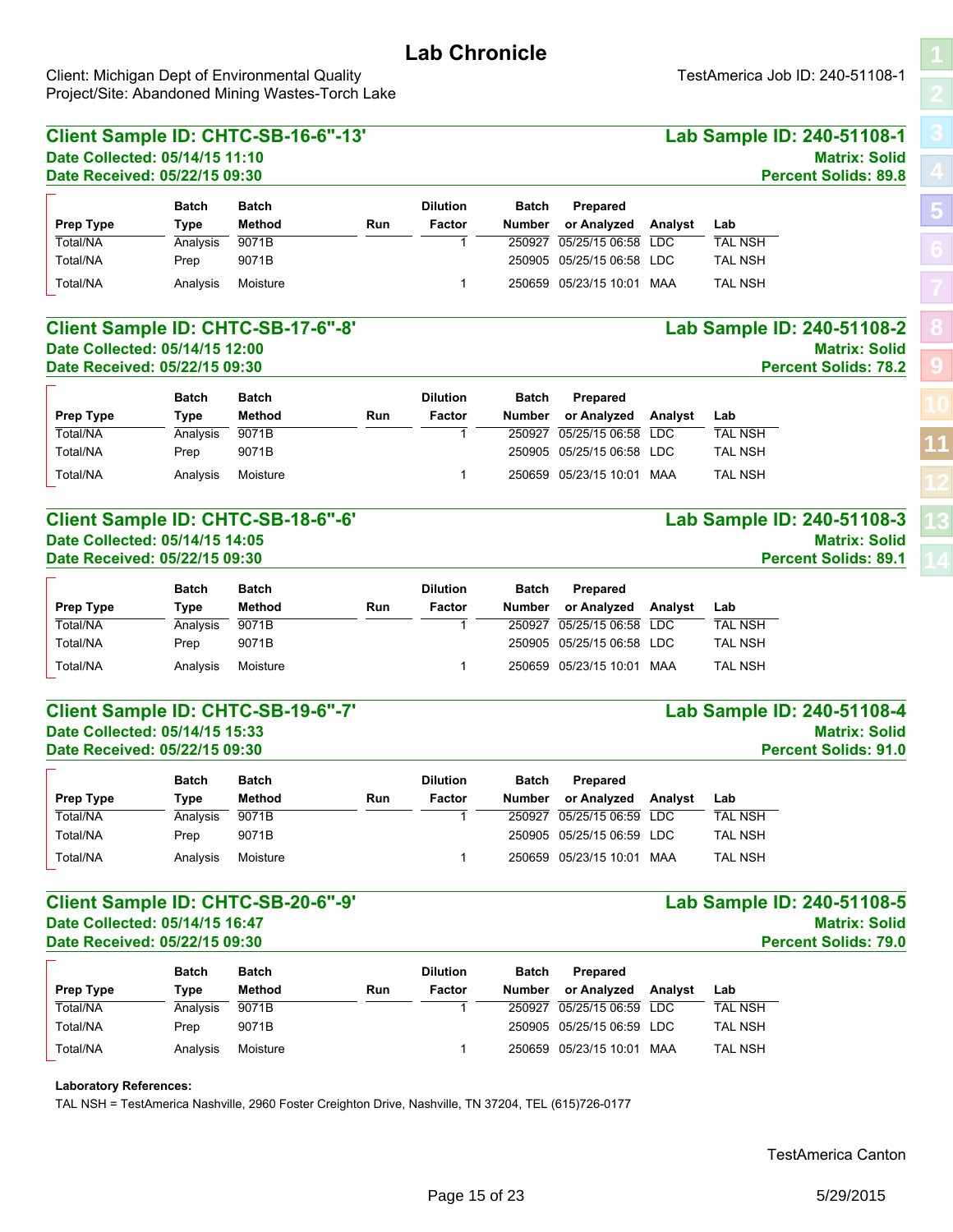# **Certification Summary**

**Authority Program EPA Region Certification ID Expiration Date** California NELAP 9 01144CA 06-30-14 \* California State Program 9 2927 04-30-17 Connecticut Connecticut State Program 1 PH-0590 12-31-15 Florida NELAP 4 E87225 06-30-15 \* Georgia and State Program 3 and 4 N/A 06-30-15 \* Illinois NELAP 5 200004 07-31-15 Kansas NELAP 7 E-10336 05-31-15 \* Kentucky (UST) State Program 4 58 06-30-15 \* Kentucky (WW) **State Program 12-31-15** State Program 14 98016 12-31-15 L-A-B DoD ELAP L2315 07-18-16 Minnesota NELAP 5 039-999-348 12-31-15 Nevada State Program 9 OH-000482008A 07-31-15

Virginia NELAP 3 460175 09-14-15

West Virginia DEP State Program 3 210 12-31-15 Wisconsin **1986** 108-31-15 State Program 5 5 999518190 08-31-15

Washington State Program 10 C971 01-12-16<br>
10 C971 01-12-16 **10** C971 01-12-16

#### <span id="page-15-0"></span>Client: Michigan Dept of Environmental Quality **TestAmerica Job ID: 240-51108-1** Project/Site: Abandoned Mining Wastes-Torch Lake

#### **Laboratory: TestAmerica Canton**

All certifications held by this laboratory are listed. Not all certifications are applicable to this report.

| Minnesota    | NELAP         |    | 039-999-348   | 12-31-15        |  |
|--------------|---------------|----|---------------|-----------------|--|
| Nevada       | State Program |    | OH-000482008A | $07-31-15$      |  |
| New Jersey   | <b>NELAP</b>  |    | OH001         | 06-30-15 *      |  |
| New York     | <b>NELAP</b>  |    | 10975         | $03 - 31 - 16*$ |  |
| Ohio VAP     | State Program |    | CL0024        | 10-31-15        |  |
| Oregon       | <b>NELAP</b>  | 10 | 4062          | $02 - 23 - 16$  |  |
| Pennsylvania | <b>NELAP</b>  |    | 68-00340      | 08-31-15        |  |
| Texas        | <b>NELAP</b>  | 6  |               | 08-31-15        |  |
| USDA         | Federal       |    | P330-13-00319 | 11-26-16        |  |
|              |               |    |               |                 |  |

<span id="page-15-1"></span>

### **Laboratory: TestAmerica Nashville**

All certifications held by this laboratory are listed. Not all certifications are applicable to this report.

| <b>Authority</b> | Program              | <b>EPA Region</b> | <b>Certification ID</b> | <b>Expiration Date</b> |
|------------------|----------------------|-------------------|-------------------------|------------------------|
| A2LA             | A2LA                 |                   | NA: NELAP & A2LA        | 12-31-15               |
| A2LA             | <b>ISO/IEC 17025</b> |                   | 0453.07                 | 12-31-15               |
| Alaska (UST)     | State Program        | 10                | <b>UST-087</b>          | $10-31-15$             |
| Arizona          | State Program        | 9                 | AZ0473                  | 05-05-16               |
| Arkansas DEQ     | State Program        | 6                 | 88-0737                 | 04-25-16               |
| California       | State Program        | 9                 | 2938                    | 10-31-16               |
| Connecticut      | State Program        |                   | PH-0220                 | 12-31-15               |
| Florida          | <b>NELAP</b>         | 4                 | E87358                  | 06-30-15               |
| <b>Illinois</b>  | <b>NELAP</b>         | 5                 | 200010                  | 12-09-15               |
| lowa             | State Program        | 7                 | 131                     | 04-01-16               |
| Kansas           | <b>NELAP</b>         |                   | E-10229                 | 05-31-15 *             |
| Kentucky (UST)   | State Program        |                   | 19                      | 06-30-15               |
| Kentucky (WW)    | State Program        | 4                 | 90038                   | 12-31-15               |
| Louisiana        | <b>NELAP</b>         | 6                 | 30613                   | 06-30-15               |
| Maryland         | State Program        | 3                 | 316                     | 03-31-16               |
| Massachusetts    | State Program        |                   | <b>M-TN032</b>          | 06-30-15               |
| Minnesota        | <b>NELAP</b>         | 5                 | 047-999-345             | 12-31-15               |
| Mississippi      | State Program        | 4                 | N/A                     | 06-30-15               |
| Montana (UST)    | State Program        | 8                 | <b>NA</b>               | 02-24-20               |
| Nevada           | State Program        | 9                 | TN00032                 | $07-31-15$             |
| New Hampshire    | <b>NELAP</b>         |                   | 2963                    | 10-09-15               |
| New Jersey       | <b>NELAP</b>         | 2                 | <b>TN965</b>            | 06-30-15               |

\* Certification renewal pending - certification considered valid.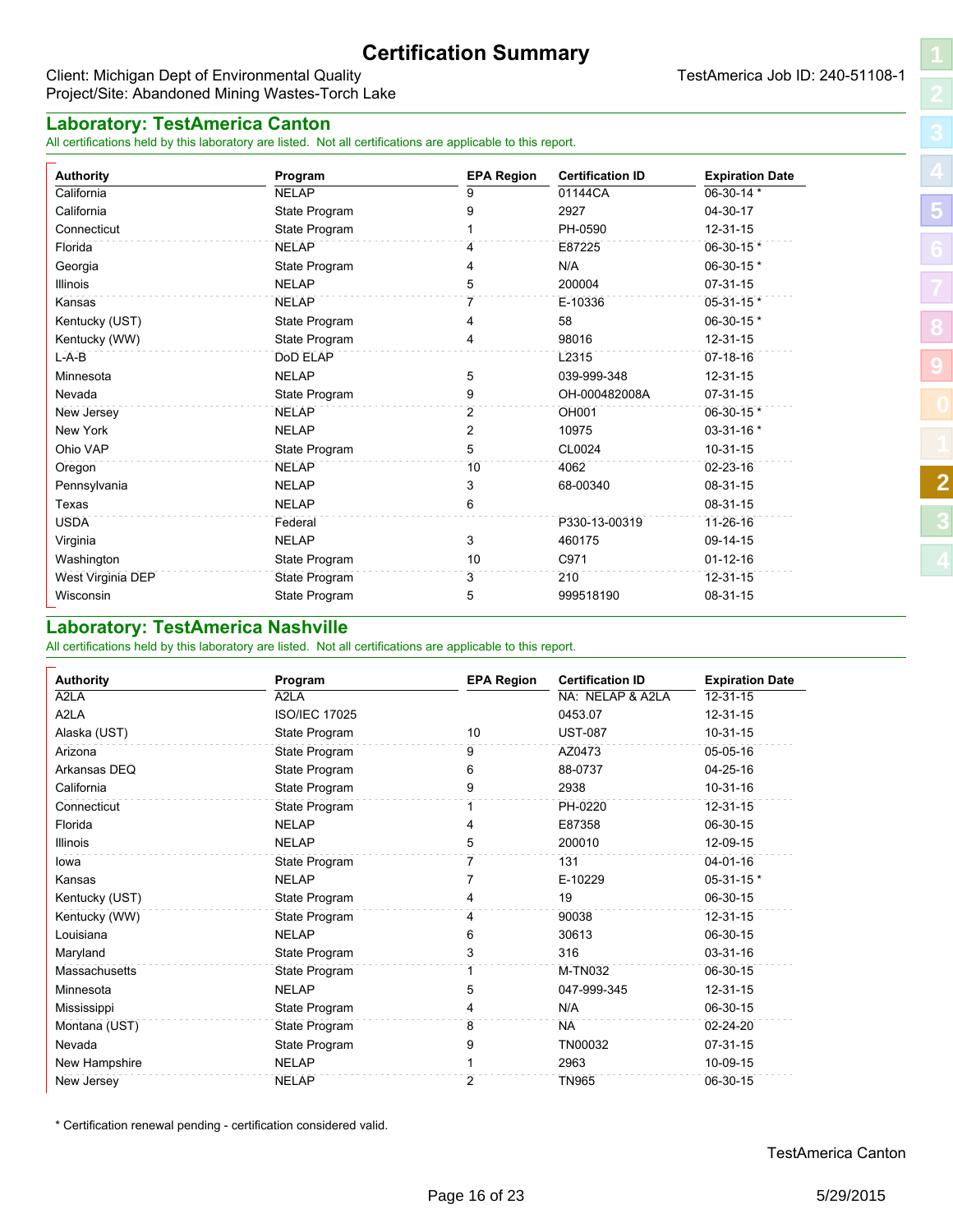# **Certification Summary**

**Authority Program EPA Region Certification ID Expiration Date** New York NELAP 2 11342 03-31-16 North Carolina (WW/SW) State Program 14 387 12-31-15 North Dakota **State Program 8** R-146 06-30-15 Ohio VAP State Program 5 CL0033 10-16-15 Oklahoma State Program 6 9412 08-31-15 Oregon NELAP 10 TN200001 04-27-16 Pennsylvania 2008-30-15 NELAP 3 68-00585 06-30-15 Rhode Island **1** Change island State Program 1 1 LAO00268 12-30-15 South Carolina State Program 4 84009 (001) 02-28-16 South Carolina (DW) State Program 4 84009 (002) 12-16-17 Tennessee State Program 4 2008 02-23-17 Texas NELAP 6 T104704077 08-31-15 USDA Federal S-48469 10-30-16 Utah NELAP 8 TN00032 07-31-15 Virginia NELAP 3 460152 06-14-15 Washington **10 C789 07-19-15** CHA C789 07-19-15 West Virginia DEP **State Program** 3 219 28-16 02-28-16 Wisconsin 884th State Program 5 998020430 08-31-15 Wyoming (UST) A2LA 8 453.07 12-31-15

#### Client: Michigan Dept of Environmental Quality **TestAmerica Job ID: 240-51108-1** Project/Site: Abandoned Mining Wastes-Torch Lake

### **Laboratory: TestAmerica Nashville (Continued)**

All certifications held by this laboratory are listed. Not all certifications are applicable to this report.

**[5](#page-4-0) [8](#page-7-0) [9](#page-12-0)**

**[12](#page-15-0)**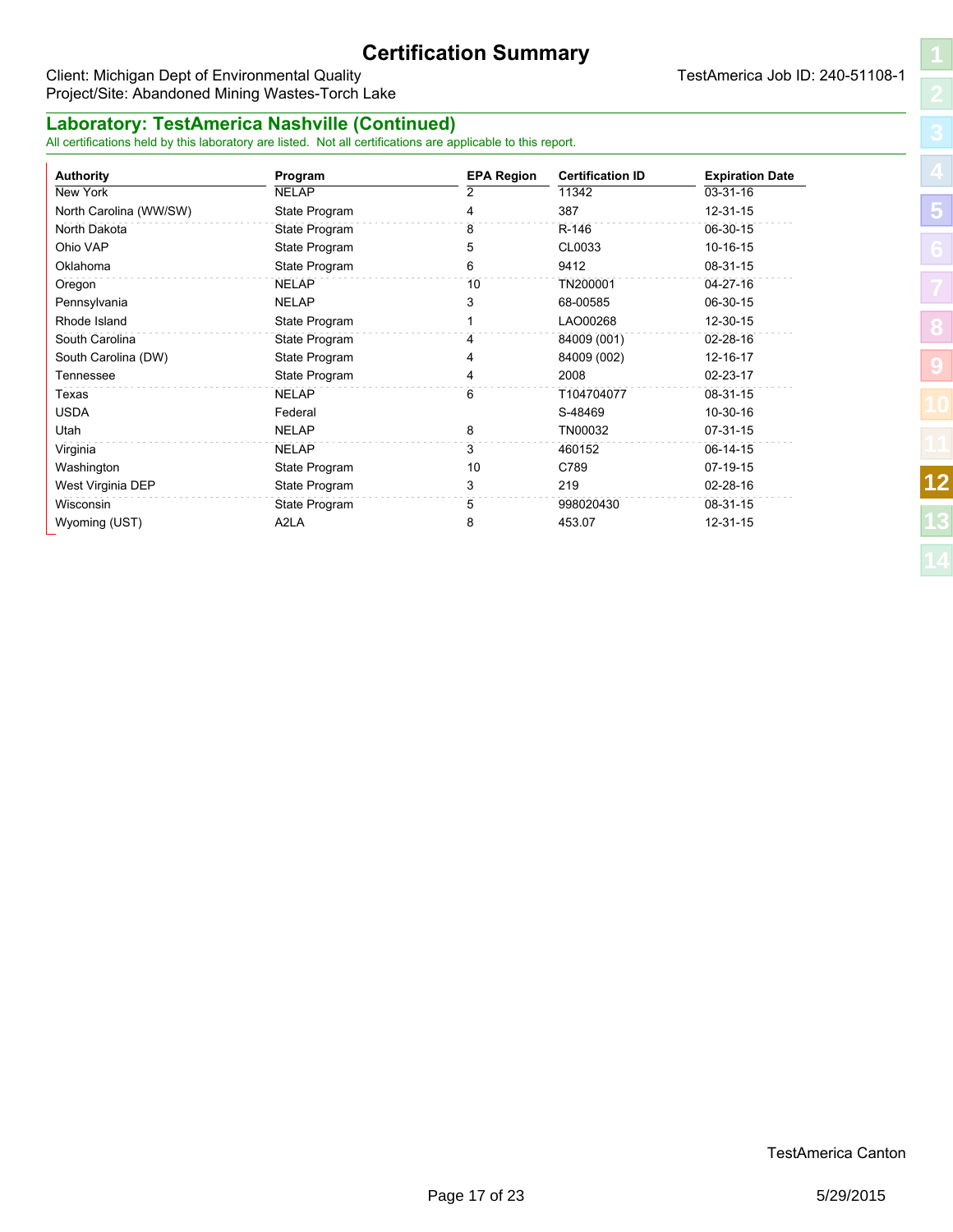<span id="page-17-0"></span>

TestAmerica Laboratories, Inc.

<span id="page-17-1"></span>

# **CHAIN OF CUSTODY AND** RECEIVING DOCUMENTS

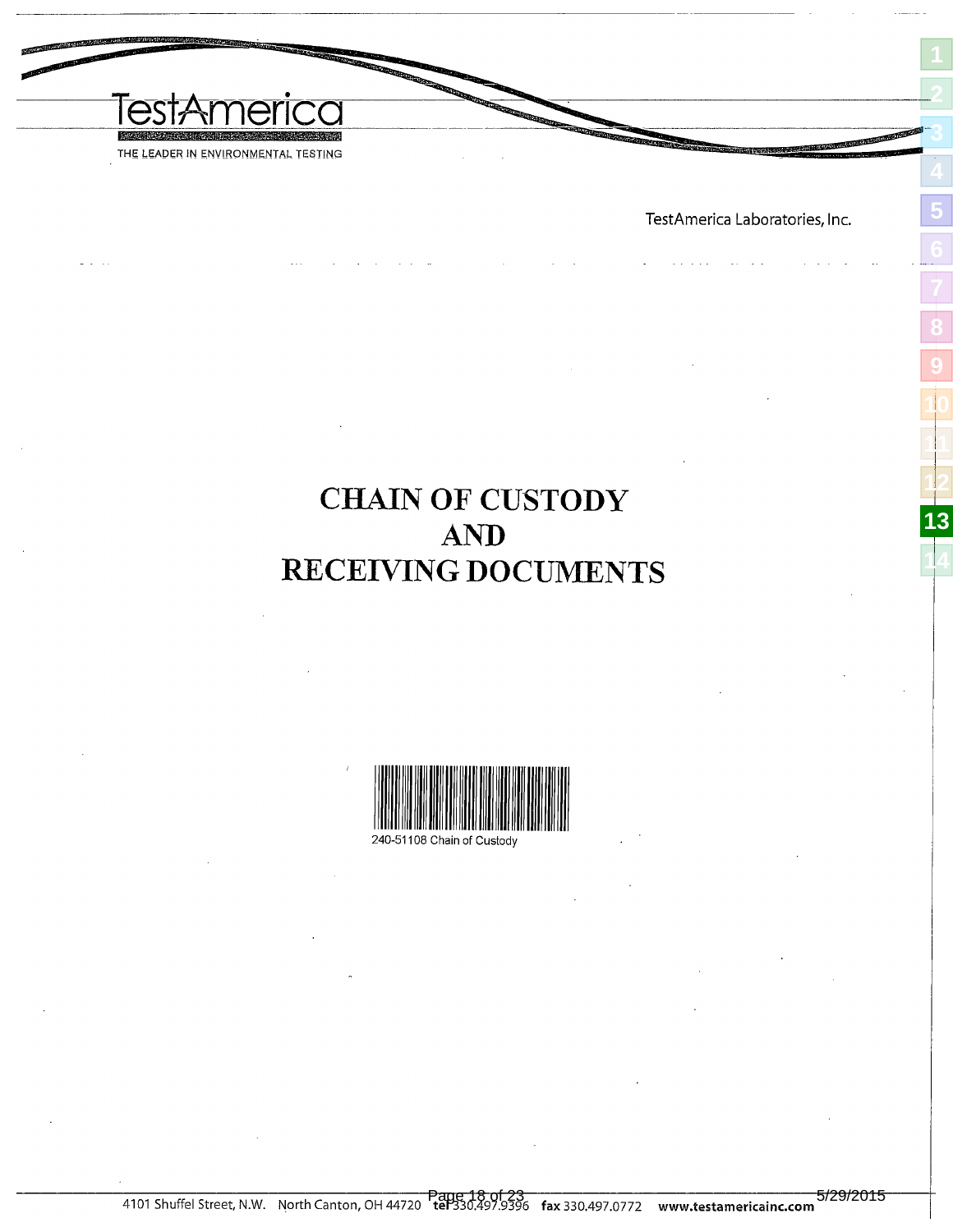Michigan Department of Environmental Quality dea Please hold all PCB samples for Laboratory Services Section  $l_{i}$ 6 (Co,  $\Rightarrow$ possible future congener analysis. **Analysis Request Sheet** .<br>Matrix Lap Work Urder Number **[2](#page-1-0)** SOIL Abandoned-Mining-Wastes--Torch-Lake-PCB-C&H-Tamarack-City-Ops كى ج ا با t-email-1 Project-IAI-Days ample-Collector **[3](#page-2-0)** Site Code/Project Ni AK/JP/AB-DEQ-RRD 13 i.binkley@westonsolutions.com 31000098 .<br>Sample Collector Phone  $\tau$  Email **TOIECT Due Date** Dept-Division-District 44251 daniel.liebau@westonsolutions.com 906-337-0389 DEQ-RRD-UP District CC Email 3 **[5](#page-4-0)** Contract Firm **State Project Manager** 30872 pincumbel@michigan.gov **Weston Solutions** Amy Keranen Accept Analys<mark>i</mark> Contract Firm Primary Contae State Project Manager Email Overflow Lab Choice 1 hold time codes Project keranena@michigan.gov 456990 est America no Jeff Binkley **State Project Manager Phone** mary Contact Phor 906-337-0389 00 906-523-5457 **[8](#page-7-0)** Lab Use Collection Collection Container Only Field Sample Identification Date Time Count Comment: CHTC-SB-  $16 - 0 - 6$ <sup>tt</sup> 5/14/15  $1 - 822$  $\mathbf{1}$  $1100$ **[9](#page-12-0)** Ο CHTC-SB-16 - 6-13 3-806  $OIL$  & GREASE  $\overline{2}$  $110$ 140 M  $\overline{3}$ CHTC-SB- $(7 - 0 - 6^4)$  $1155$  $1 - 802$ Ś 3-802  $|$ CHTC-SB-  $|7 - 6^* - 8^*|$  $\overline{4}$ CXI 12OO O ILALDQREASE -40 1400  $1 - 50t$ CHTC-SB-  $18 - 0 - 6^{4}$ 5 **[12](#page-15-0)** 3-802<br>1-40m CHTC-SB-18 -  $6 - 6$ 1405 OIL & GREASE 6  $(\sqrt{2})$ CHTC-SB- $\mathfrak{S}$  -  $O - \omega^{\mathfrak{t} \mathfrak{t}}$ **[13](#page-17-0)**  $\overline{7}$  $1 - 803$ 1527 3-5-E CHTC-SB-  $[9 - 6^6 - 7^6]$ OLLE ONEASE 8 CV.  $1533$  $1 - 400$ **[14](#page-22-0)**CHTC-SB- $20 - 0 - 6^w$ 1643  $1 - 80$ 09 9 |снтс-ѕв-  $20$  –  $\acute{\omega}$  "– $9^{\prime\prime}$  $1647$ OIL; EREASE 2.803 10  $\triangle$ ORGANIC CHEMISTRY **TOTAL METALS GENERAL CHEMISTRY METALS CHEMISTRY PACKAGES**  $M<sub>S</sub>$ 1 2 3 4 5 6 7 8 9 10 1 2 3 4 5 6 7 8 9 10 GS - General Chemistry VOA - Volatile Organic Acidic OpMemo2 - Total Silver - Ag un.<br>1Ωэ@15 ©7 ®9 10<br>12345 678 9 10 Aluminum - Al 1 2 3 4 5 6 7 8 9 10 Total Cvanide - CN 1 2 3 4 5 6 7 8 9 10 Volatiles - Full List (Sb,As,Ba,Be,Cd,Cr,Cu,Co,Fe,Pb,Mn,Hg,Mo,Ni,Se,Ag,Tl,V,Zn) BTEX/MTBE/TMB on 1 2 3 4 5 6 7 8 9 10 Available Cvanide - CN  $1\ 2\ 3\ 4\ 5\ 6\ 7\ 8\ 9\ 10$ Michigan10 - Total 1 2 3 4 5 6 7 8 9 10 Arsenic - As 1 2 3 4 5 6 7 8 9 10 Chem Oxyg Dem - COD Chlorinated only 1 2 3 4 5 6 7 8 9 (As, Ba, Cd, Cr, Cu, Pb, Hg, Se, Ag, Zn) Barium - Ba 1 2 3 4 5 6 7 8 9 10 Beryllium - Be 1 2 3 4 5 6 7 8 9 10 Total Org Carbon - TOC 1 2 3 4 5 6 7 8 9 10 GRO  $\begin{array}{cccc}\n2 & 3 & 4 & 5 & 6 & 7 & 8 & 10 \\
2 & 3 & 4 & 5 & 6 & 7 & 8 & 9 & 10\n\end{array}$ Cadmium - Cd 2 3 4 5 6 7 8 9 10 Kjeldahl Nitrogen - KN 1 2 3 4 5 6 7 8 9 10  $\mathbf{1}$ 1.4 Dioxane Cohalt - Co 2 3 4 5 6 7 8 9 10 Total Phosphorus - TP 1 2 3 4 5 6 7 8 9 10 Chromium - Cr 2345678910 í Copper - Cu 2 3 4 5 6 7 8 9 10 OS - Pesticides, PCBs 1 678910 Iron - Fe 1 2 3 4 5 6 7 8 9 10 Pesticides & PCRs  $1.2.3$ Mercury - Hg 2 3 4 5 6 7 8 9 10 Pestícides only 1234678930 PC8s only Lithium - LL 2 3 4 5 6 7 8 9 10  $\sqrt{8910}$ Toxaphene Έ Manganese - Mn 1 2 3 4 5 6 7 8 9 10 Molybdenum - Mo 1 2 3 4 5 6 7 8 9 10 Nickel - Ni 1 2 3 4 5 6 7 8 10 BNA - Base Neutral Acids Lead - Pb 1 2 3 4 5 6 7 8 9 10 8NAs 3 4 5 6 7 8 10 (2)3 @ 5 (3)7 @ 9 Antimony - Sb 12345678910 PNAs only N٥ Michigar Selenium - Se 1 2 3 4 5 6 7 8 9 10 **BNs only** 4567891 Strontium - Sr 1 2 3 4 5 6 7 8 9 10 Titanium - Ti  $-1$  2 3 4 5 6 7 8 9 10 CС Thallium - Tl 1 2 3 4 5 6 7 8 9 10 **Organic Specialty Requests** Library search - Volatiles Uranium - U 1 2 3 4 5 6 7 8 9 10  $\mathbf 1$  $\overline{2}$ 3 4 5 6 7 8 9 10 Vanadium - V 1 2 3 4 5 6 7 8 9 10 Library search - SemiVols 1 2 3 4 5 6 7 8 9 10  $zlnc - 2n$ 1 2 3 4 5 6 7 8 9 10 **Finger Print**  $-8.9.10$ 123456789 Calcium - Ca 1 2 3 4 5 6 7 8 9 10 DRO LOR  $D(L)$  or  $A \equiv (2)Q$   $G$   $G$ Potassium - K 1 2 3 4 5 6 7 8 9 10 Magnesium - Mg 1 2 3 4 5 6 7 8 9 10 Sodium - Na 1 2 3 4 5 6 7 8 9 10 Received By Relinquished by Print Name m 0 E4 Jelisse Sna:  $JEF$  $F$ سے 15 سے سے دکھ  $q$ cl<sub>(</sub> & Org.  $515075$ Custody Signature: Print Name Tost Ameri  $\sqrt{2}a\cdot1151640$ Chain of & Org. Signature: Print Name

|                            |  |  | DEQ Laboratory envices Section |  |
|----------------------------|--|--|--------------------------------|--|
| <b>Phone: 517.345.0800</b> |  |  |                                |  |

Signature:

& Org.

1350

 $5b\omega$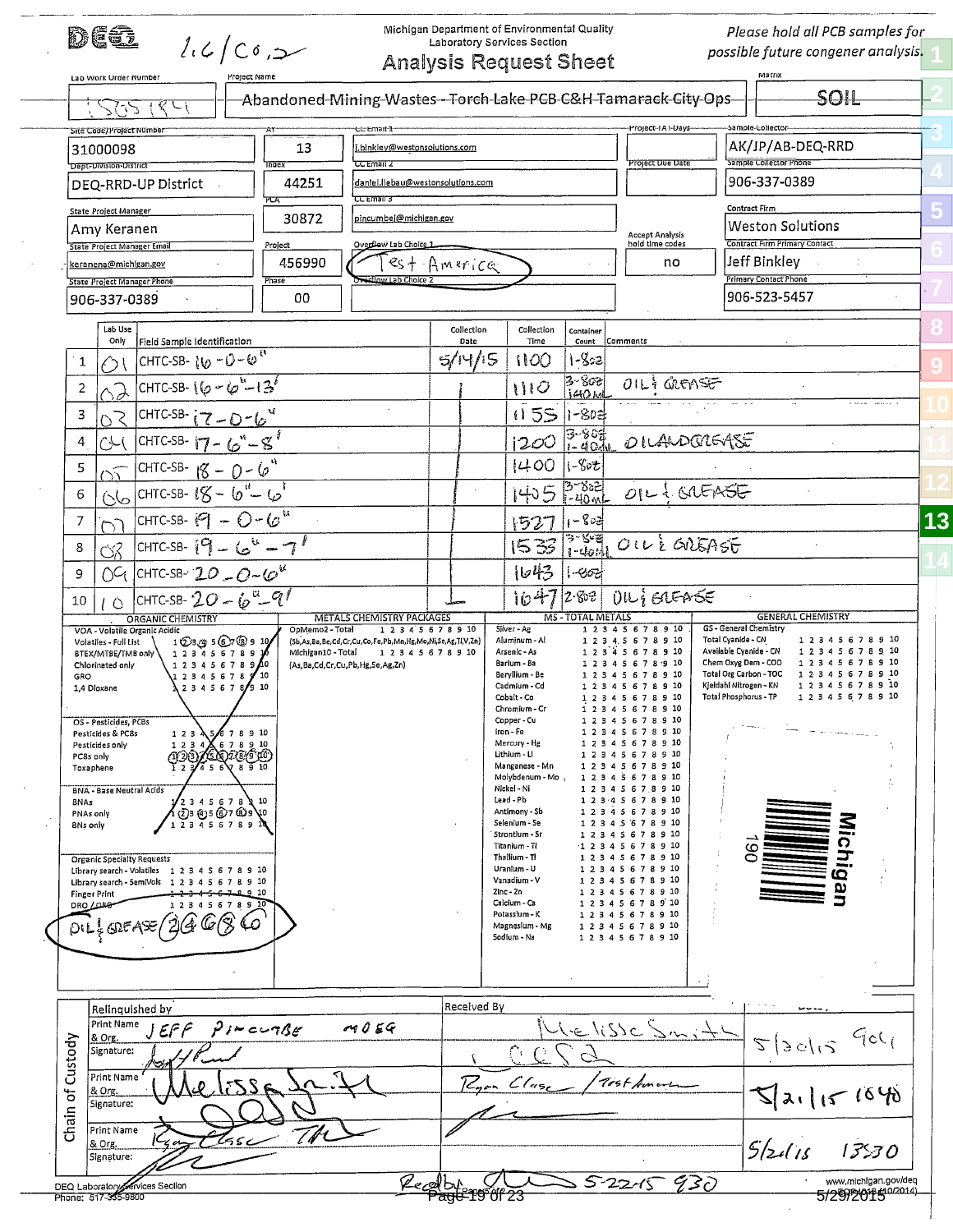| DEQ<br>Client                                                                                                                                                                                                                                                                                                                                                                                 | Canton Facility and Second Market and Market and | · Site Name                     |                           |              |          | Cooler unpacked by:       |
|-----------------------------------------------------------------------------------------------------------------------------------------------------------------------------------------------------------------------------------------------------------------------------------------------------------------------------------------------------------------------------------------------|--------------------------------------------------|---------------------------------|---------------------------|--------------|----------|---------------------------|
| Cooler Received on                                                                                                                                                                                                                                                                                                                                                                            |                                                  | Opened on $5/2$                 |                           |              |          |                           |
| FedEx: $I^{st}$ (Grd) Exp                                                                                                                                                                                                                                                                                                                                                                     |                                                  | UPS FAS Stetson Client Drop Off | TestAmerica Courier       |              | Other    |                           |
| Receipt After-hours: Drop-off Date/Time                                                                                                                                                                                                                                                                                                                                                       |                                                  |                                 | Storage Location          |              |          |                           |
| TestAmerica Cooler#                                                                                                                                                                                                                                                                                                                                                                           | Eoam Box                                         | Client Cooler                   | Box                       | Other        |          |                           |
| Packing material used: Bubble Wrap                                                                                                                                                                                                                                                                                                                                                            |                                                  | Foam<br>Plastic Bag             | None                      | Other        |          |                           |
| COOLANT:                                                                                                                                                                                                                                                                                                                                                                                      | Wet Ice)<br>Blue Ice                             | Dry Ice<br>Water                | None                      |              |          |                           |
| 1. Cooler temperature upon receipt                                                                                                                                                                                                                                                                                                                                                            |                                                  |                                 |                           |              |          |                           |
| IR-GUN#A (CF+4.0 °C) Observed Cooler Temp. C Corrected Cooler Temp.                                                                                                                                                                                                                                                                                                                           |                                                  |                                 |                           |              |          |                           |
| IR GUN# 4 $(CF + 0.5 °C)$ Observed Cooler Temp.                                                                                                                                                                                                                                                                                                                                               |                                                  |                                 | °C Corrected Cooler Temp. |              |          | °C<br>$\Box$ See Multiple |
| TR-GUN# 5 (CF-+0.4 °C) - Observed Cooler Temp. - - - °C Corrected Cooler Temp.                                                                                                                                                                                                                                                                                                                |                                                  |                                 |                           |              |          | - Cooler Form             |
| IR GUN# 8 (CF-1.2 °C) Observed Cooler Temp. $(0.001)(0.0000)$ C Corrected Cooler Temp. $\bigcirc$ .                                                                                                                                                                                                                                                                                           |                                                  |                                 |                           |              |          |                           |
|                                                                                                                                                                                                                                                                                                                                                                                               |                                                  |                                 |                           |              |          |                           |
| 2. Were custody seals on the outside of the cooler(s)? If Yes Quantity                                                                                                                                                                                                                                                                                                                        |                                                  |                                 |                           | Ye)          | No       |                           |
| -Were custody seals on the outside of the cooler(s) signed & dated?                                                                                                                                                                                                                                                                                                                           |                                                  |                                 |                           | $\vec{Y}$ ey | No NA    |                           |
| -Were custody seals on the bottle(s)?                                                                                                                                                                                                                                                                                                                                                         |                                                  |                                 |                           | Yes          | NO)      |                           |
| Shippers' packing slip attached to the cooler(s)?<br>3.                                                                                                                                                                                                                                                                                                                                       |                                                  |                                 |                           | Yès          | No       |                           |
| Did custody papers accompany the sample(s)?<br>4.                                                                                                                                                                                                                                                                                                                                             |                                                  |                                 |                           |              | No       |                           |
| Were the custody papers relinquished & signed in the appropriate place?<br>5.                                                                                                                                                                                                                                                                                                                 |                                                  |                                 |                           |              | No       |                           |
| Was/were the sampler(s) clearly identified on the COC?<br>6.                                                                                                                                                                                                                                                                                                                                  |                                                  |                                 |                           |              | No       |                           |
| Did all bottles arrive in good condition (Unbroken)?<br>7.                                                                                                                                                                                                                                                                                                                                    |                                                  |                                 |                           |              | No       |                           |
| Could all bottle labels be reconciled with the COC?<br>8.                                                                                                                                                                                                                                                                                                                                     |                                                  |                                 |                           |              | No       |                           |
| 9. Were correct bottle(s) used for the test(s) indicated?                                                                                                                                                                                                                                                                                                                                     |                                                  |                                 |                           |              | No       |                           |
| 10. Sufficient quantity received to perform indicated analyses?                                                                                                                                                                                                                                                                                                                               |                                                  |                                 |                           |              | No       |                           |
| 11. Were sample(s) at the correct pH upon receipt?                                                                                                                                                                                                                                                                                                                                            |                                                  |                                 |                           | Yes          | ŃĄ<br>No | pH Strip Lot# HC432654    |
| 12. Were VOAs on the COC?                                                                                                                                                                                                                                                                                                                                                                     |                                                  |                                 |                           | Yes (No)     |          |                           |
| 13. Were air bubbles >6 mm in any VOA vials?                                                                                                                                                                                                                                                                                                                                                  |                                                  |                                 |                           | Yes          | Na Wa    |                           |
| 14. Was a trip blank present in the cooler(s)? Trip Blank Lot $#$                                                                                                                                                                                                                                                                                                                             |                                                  |                                 |                           | Yes          | ſN٥      |                           |
|                                                                                                                                                                                                                                                                                                                                                                                               |                                                  |                                 |                           |              |          |                           |
| Contacted PM _______________Date ____________________by ______________via Verbal Voice Mail Other                                                                                                                                                                                                                                                                                             |                                                  |                                 |                           |              |          |                           |
| Concerning :                                                                                                                                                                                                                                                                                                                                                                                  |                                                  |                                 |                           |              |          |                           |
|                                                                                                                                                                                                                                                                                                                                                                                               |                                                  |                                 |                           |              |          |                           |
| 14. CHAIN OF CUSTODY & SAMPLE DISCREPANCIES                                                                                                                                                                                                                                                                                                                                                   |                                                  |                                 |                           |              |          | Samples processed by:     |
|                                                                                                                                                                                                                                                                                                                                                                                               |                                                  |                                 |                           |              |          |                           |
|                                                                                                                                                                                                                                                                                                                                                                                               |                                                  |                                 |                           |              |          |                           |
|                                                                                                                                                                                                                                                                                                                                                                                               |                                                  |                                 |                           |              |          |                           |
|                                                                                                                                                                                                                                                                                                                                                                                               |                                                  |                                 |                           |              |          |                           |
|                                                                                                                                                                                                                                                                                                                                                                                               |                                                  |                                 |                           |              |          |                           |
|                                                                                                                                                                                                                                                                                                                                                                                               |                                                  |                                 |                           |              |          |                           |
|                                                                                                                                                                                                                                                                                                                                                                                               |                                                  |                                 |                           |              |          |                           |
|                                                                                                                                                                                                                                                                                                                                                                                               |                                                  |                                 |                           |              |          |                           |
|                                                                                                                                                                                                                                                                                                                                                                                               |                                                  |                                 |                           |              |          |                           |
|                                                                                                                                                                                                                                                                                                                                                                                               |                                                  |                                 |                           |              |          |                           |
|                                                                                                                                                                                                                                                                                                                                                                                               |                                                  |                                 |                           |              |          |                           |
|                                                                                                                                                                                                                                                                                                                                                                                               |                                                  |                                 |                           |              |          |                           |
|                                                                                                                                                                                                                                                                                                                                                                                               |                                                  |                                 |                           |              |          |                           |
|                                                                                                                                                                                                                                                                                                                                                                                               |                                                  |                                 |                           |              |          |                           |
|                                                                                                                                                                                                                                                                                                                                                                                               |                                                  |                                 |                           |              |          |                           |
|                                                                                                                                                                                                                                                                                                                                                                                               |                                                  |                                 |                           |              |          |                           |
|                                                                                                                                                                                                                                                                                                                                                                                               |                                                  |                                 |                           |              |          |                           |
|                                                                                                                                                                                                                                                                                                                                                                                               |                                                  |                                 |                           |              |          |                           |
|                                                                                                                                                                                                                                                                                                                                                                                               |                                                  |                                 |                           |              |          |                           |
| 15. SAMPLE CONDITION<br>Sample(s) _________________________________were received after the recommended holding time had expired.<br>Sample(s) Sample(s) Sample(s) Sample(s) Sample(s) Sample(s) Sample(s) Sample(s) Sample(s) Sample(s) Sample(s) Sample(s) Sample(s) Sample(s) Sample(s) Sample(s) Sample(s) Sample(s) Sample(s) Sample(s) Sample(s) Sample(s) Sa<br>16. SAMPLE PRESERVATION |                                                  |                                 |                           |              |          |                           |

Ref: SOP NC-SC-0005, Sample Receiving<br>X:\X-Drive Document Control\SOPs\Work Instructions\Word Version Work Instructions\WI-NC-099P-042315 Cooler Receipt Form.doc djl.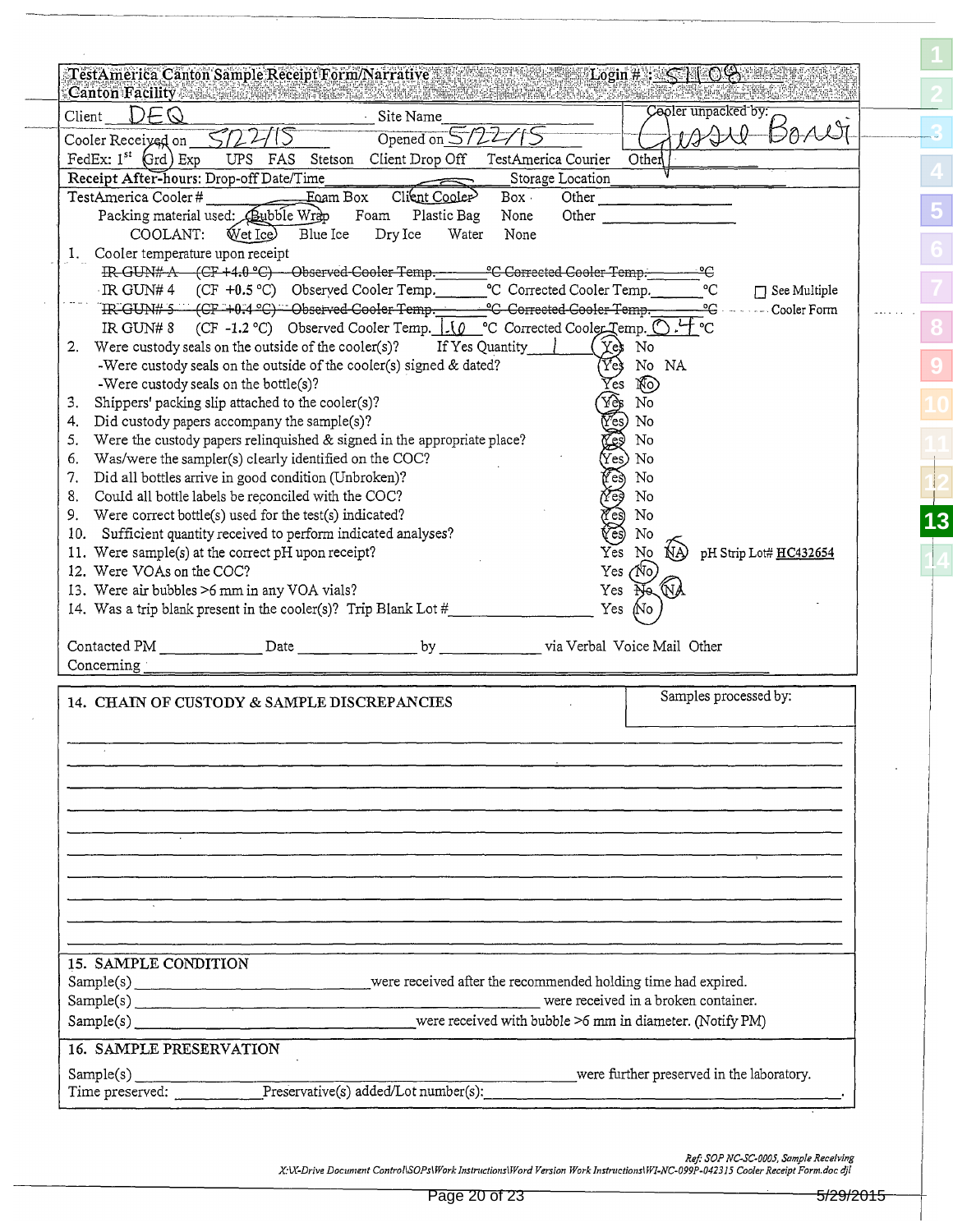#### **TestAmerica Canton**

4101 Shuffel Street NW North Canton, OH 44720 Phone (330) 497-9396 Fax (330) 497-0772

# **Chain of Custody Record**





THE LEADER IN ENVIRONMENTAL TESTING

**[1](#page-0-1)**

| Sampler:<br>Lab PM:<br>Carrier Tracking No(s):<br>Client Information (Sub Contract Lab)<br>Brooks, Kris M |                                                          |                  |                                        |                       |       |       |                                   |                           |   | COC No:              |                                       |        |                                             |                       |                     |                          |  |               |                                                                                     |                                      |  |
|-----------------------------------------------------------------------------------------------------------|----------------------------------------------------------|------------------|----------------------------------------|-----------------------|-------|-------|-----------------------------------|---------------------------|---|----------------------|---------------------------------------|--------|---------------------------------------------|-----------------------|---------------------|--------------------------|--|---------------|-------------------------------------------------------------------------------------|--------------------------------------|--|
| Client Contact:                                                                                           | Phone:<br>E-Mail:<br>kris.brooks@testamericainc.com      |                  |                                        |                       |       |       |                                   |                           |   | 240-43675.1<br>Page: |                                       |        |                                             |                       |                     |                          |  |               |                                                                                     |                                      |  |
| Shipping/Receiving<br>Company:                                                                            |                                                          |                  |                                        |                       |       |       |                                   |                           |   |                      |                                       |        |                                             |                       |                     |                          |  |               | Page 1 of 1                                                                         |                                      |  |
| TestAmerica Laboratories, Inc                                                                             |                                                          |                  |                                        |                       |       |       |                                   |                           |   |                      |                                       |        | <b>Analysis Requested</b>                   |                       |                     |                          |  |               | Job #:<br>240-51108-1                                                               |                                      |  |
| Address:                                                                                                  | Due Date Requested:                                      |                  |                                        |                       |       |       |                                   |                           |   |                      |                                       |        |                                             |                       |                     |                          |  |               | <b>Preservation Codes:</b>                                                          |                                      |  |
| 2960 Foster Creighton Drive,<br>City:                                                                     | 5/26/2015                                                |                  |                                        |                       |       |       |                                   |                           |   |                      |                                       |        |                                             |                       |                     |                          |  |               | A-HCL                                                                               | M - Hexane                           |  |
| Nashville<br>بمسر                                                                                         | <b>TAT Requested (days):</b>                             |                  |                                        |                       |       |       |                                   |                           |   |                      |                                       |        | Loc: 240                                    |                       |                     |                          |  |               | B - NaOH                                                                            | N - None                             |  |
| State, Zip:                                                                                               |                                                          |                  |                                        |                       |       |       |                                   |                           |   |                      |                                       |        |                                             |                       |                     |                          |  |               | C - Zn Acetate<br>D - Nitric Acid                                                   | O - AsNaO2<br>P - Na2O4S             |  |
| TN, 37204<br>Phone:                                                                                       |                                                          |                  |                                        |                       |       |       |                                   |                           |   |                      |                                       |        |                                             | 51108                 |                     |                          |  |               | E - NaHSO4<br>F - MeOH                                                              | Q - Na2SO3<br>R - Na2S2SO3           |  |
| 615-726-0177(Tel) 615-726-3404(Fax)                                                                       | PO#:                                                     |                  |                                        |                       |       |       |                                   |                           |   |                      |                                       |        |                                             |                       |                     |                          |  |               | G - Amchlor                                                                         | S-H2SO4                              |  |
| Email:                                                                                                    | WO#:                                                     |                  |                                        |                       |       |       |                                   |                           |   |                      |                                       |        |                                             |                       |                     |                          |  |               | H - Ascorbic Acid<br>I - Ice                                                        | T - TSP Dodecahydrate<br>U - Acetone |  |
| Project Name:                                                                                             |                                                          |                  |                                        |                       | 6     |       |                                   |                           |   |                      |                                       |        |                                             |                       |                     |                          |  |               | J - DI Water<br>K - EDTA                                                            | V - MCAA                             |  |
| Weston - Abandoned Mining Waste                                                                           | Project #:<br>24012499                                   |                  |                                        |                       |       |       |                                   |                           |   |                      |                                       |        |                                             |                       |                     |                          |  |               | L - EDA                                                                             | W - ph 4-5<br>Z - other (specify)    |  |
| Site:                                                                                                     | SSOW#:                                                   |                  |                                        |                       |       |       | Moisture/ Percent Moisture/Solids | Sox Oil & Grease (HEM)    |   |                      |                                       |        |                                             |                       |                     |                          |  | containers    | Other:                                                                              |                                      |  |
|                                                                                                           |                                                          |                  |                                        |                       |       |       |                                   |                           |   |                      |                                       |        |                                             |                       |                     |                          |  | 5             |                                                                                     |                                      |  |
|                                                                                                           |                                                          |                  | Sample                                 | Matrix                |       |       |                                   |                           |   |                      |                                       |        |                                             |                       |                     |                          |  |               |                                                                                     |                                      |  |
|                                                                                                           |                                                          |                  | Type                                   | (W=water,<br>S=solid, |       |       |                                   |                           |   |                      |                                       |        |                                             |                       |                     |                          |  |               |                                                                                     |                                      |  |
| Sample Identification - Client ID (Lab ID)                                                                | Sample Date                                              | Sample<br>Time   | (C=comp,<br>G=grab)   BT=Tissue, A=Air | O=waste/oil,          | Field |       |                                   | 9071B/9071B_P             |   |                      |                                       |        |                                             |                       |                     |                          |  | Total Number  |                                                                                     |                                      |  |
| $+32222$<br>网络投票<br><b>Same</b>                                                                           |                                                          |                  | Préservation Code:                     |                       |       |       |                                   |                           | m |                      |                                       | $\sim$ |                                             |                       | <b>BAR</b>          |                          |  |               | <b>COMPANIES</b>                                                                    | Special Instructions/Note:           |  |
| CHTC-SB-16-6"-13' (240-51108-1)                                                                           | 5/14/15                                                  | 11:10            |                                        | Solid                 |       |       | $\mathsf{X}$                      | $\mathsf{X}$              |   |                      |                                       |        |                                             |                       |                     |                          |  |               |                                                                                     |                                      |  |
| CHTC-SB-17-6"-8' (240-51108-2)                                                                            | 5/14/15                                                  | Eastern<br>12:00 |                                        | Solid                 |       |       | X                                 | $\pmb{\times}$            |   |                      |                                       |        |                                             |                       |                     |                          |  | 11<br>ို      |                                                                                     |                                      |  |
| CHTC-SB-18-6"-6' (240-51108-3)                                                                            | 5/14/15                                                  | Eastern<br>14:05 |                                        | Solid                 |       |       | $\mathsf{x}$                      | $\pmb{\chi}$              |   |                      |                                       |        |                                             |                       |                     |                          |  |               |                                                                                     |                                      |  |
|                                                                                                           |                                                          | Eastern<br>15:33 |                                        |                       |       |       |                                   |                           |   |                      |                                       |        |                                             |                       |                     |                          |  | œр,           |                                                                                     |                                      |  |
| CHTC-SB-19-6"-7' (240-51108-4)                                                                            | 5/14/15                                                  | Eastern          |                                        | Solid                 |       |       | $\pmb{\chi}$                      | $\pmb{\chi}$              |   |                      |                                       |        |                                             |                       |                     |                          |  | $\frac{1}{2}$ |                                                                                     |                                      |  |
| CHTC-SB-20-6"-9' (240-51108-5)                                                                            | 5/14/15                                                  | 16:47<br>Eastern |                                        | Solid                 |       |       | $\mathsf{X}$                      | $\boldsymbol{\mathsf{x}}$ |   |                      |                                       |        |                                             |                       |                     |                          |  | Ã             |                                                                                     |                                      |  |
|                                                                                                           |                                                          |                  |                                        |                       |       |       |                                   |                           |   |                      |                                       |        |                                             |                       |                     |                          |  |               |                                                                                     |                                      |  |
|                                                                                                           |                                                          |                  |                                        |                       |       |       |                                   |                           |   |                      |                                       |        |                                             |                       |                     |                          |  |               |                                                                                     |                                      |  |
|                                                                                                           |                                                          |                  |                                        |                       |       |       |                                   |                           |   |                      |                                       |        |                                             |                       |                     |                          |  | ð.            |                                                                                     |                                      |  |
|                                                                                                           |                                                          |                  |                                        |                       |       |       |                                   |                           |   |                      |                                       |        |                                             |                       |                     |                          |  | LXAM<br>فتناز |                                                                                     |                                      |  |
|                                                                                                           |                                                          |                  |                                        |                       |       |       |                                   |                           |   |                      |                                       |        |                                             |                       |                     |                          |  | hip,          |                                                                                     |                                      |  |
|                                                                                                           |                                                          |                  |                                        |                       |       |       |                                   |                           |   |                      |                                       |        |                                             |                       |                     |                          |  | - Teg         |                                                                                     |                                      |  |
| Possible Hazard Identification                                                                            |                                                          |                  |                                        |                       |       |       |                                   |                           |   |                      |                                       |        |                                             |                       |                     |                          |  |               | Sample Disposal (A fee may be assessed if samples are retained longer than 1 month) |                                      |  |
| Unconfirmed                                                                                               |                                                          |                  |                                        |                       |       |       |                                   |                           |   | Return To Client     |                                       |        |                                             |                       | Disposal By Lab     |                          |  |               | $\Box$ Archive For                                                                  | Months                               |  |
| Deliverable Requested: I, II, III, IV, Other (specify)                                                    |                                                          |                  |                                        |                       |       |       |                                   |                           |   |                      | Special Instructions/QC Requirements: |        |                                             |                       |                     |                          |  |               |                                                                                     |                                      |  |
| Empty Kit Relinquished by:                                                                                |                                                          | Date:            |                                        |                       |       | Time: |                                   |                           |   |                      |                                       |        |                                             |                       | Method of Shipment: |                          |  |               |                                                                                     |                                      |  |
| Relinquished by:                                                                                          | $\frac{\text{Date/Time:}}{\frac{5}{2} \cdot 2 \cdot 75}$ |                  | $\sqrt{54}$                            | Company               |       |       |                                   | Received by:              |   |                      |                                       |        |                                             |                       |                     | Date/Time:<br>$5.735151$ |  |               |                                                                                     | Company                              |  |
| Relinquished by:                                                                                          | Date $\sqrt{T}$ ime:                                     |                  |                                        | Company               |       |       |                                   | Received by:              |   |                      |                                       |        |                                             |                       |                     | Date/Time:               |  |               | <u> 1220 </u>                                                                       | i A<br>Company                       |  |
| Relinquished by:                                                                                          | Date/Time:                                               |                  |                                        | Company               |       |       |                                   | Received by:              |   |                      |                                       |        |                                             |                       |                     | Date/Time:               |  |               |                                                                                     | Company                              |  |
| Custody Seals Intact:<br>Custody Seal No.:                                                                |                                                          |                  |                                        |                       |       |       |                                   |                           |   |                      |                                       |        |                                             |                       |                     |                          |  |               |                                                                                     |                                      |  |
| $\Delta$ Yes $\Delta$ No                                                                                  |                                                          |                  |                                        |                       |       |       |                                   |                           |   |                      |                                       |        | Cooler Temperature(s) °C and Other Remarks: | $\mathcal{S}_{\cdot}$ |                     |                          |  |               |                                                                                     |                                      |  |
|                                                                                                           |                                                          |                  |                                        |                       |       |       |                                   |                           |   |                      |                                       |        |                                             |                       |                     |                          |  |               |                                                                                     |                                      |  |
|                                                                                                           |                                                          |                  |                                        |                       |       |       |                                   |                           |   |                      |                                       |        |                                             |                       |                     |                          |  |               |                                                                                     |                                      |  |

Page 21 of 23 Page 21 of 23

5/29/2015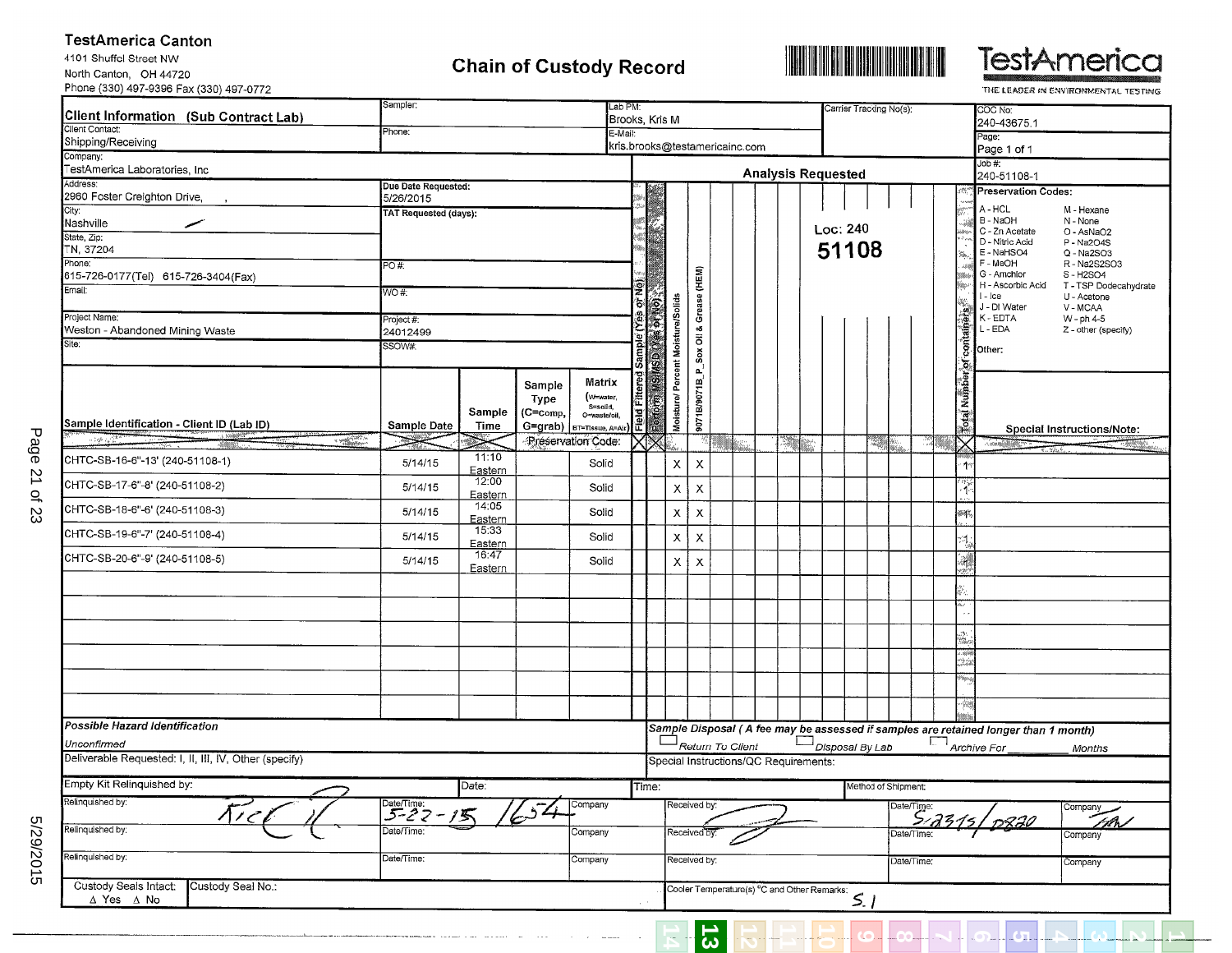| <b>TestAmeric</b>                                                                                        | Loc: 240<br>51108    |
|----------------------------------------------------------------------------------------------------------|----------------------|
| LEADER IN ENVIRONMENTAL TESTING<br><b>COOLER RECEIPT FORM</b><br>Nashville, TN                           |                      |
| Cooler Received/Opened On 5/23/2015 @ 0820                                                               |                      |
| 1. Tracking $\frac{\# \text{S374}}{\# \text{S374}}$ (last 4 digits, FedEx)                               |                      |
| Courier: FedEx<br><b>IR Gun ID 18290455</b>                                                              |                      |
| Temperature of rep. sample or temp blank when opened: C   Degrees Celsius                                |                      |
| 3. If Item #2 temperature is 0°C or less, was the representative sample or temp blank frozen? YES NO(A.  |                      |
| 4. Were custody seals on outside of cooler?                                                              | YESNO.NA             |
| If yes, how many and where:                                                                              |                      |
| 5. Were the seals intact, signed, and dated correctly?                                                   | YESNONA              |
| 6. Were custody papers inside cooler?                                                                    | <b>YESNONA</b>       |
| I certify that I opened the cooler and answered questions 1-6 (intial)                                   |                      |
| ίNΟ.<br>7. Were custody seals on containers:<br>YES<br>and Intact                                        | YESNONA              |
| Were these signed and dated correctly?                                                                   | YESNONA              |
| 8. Packing mat'l used? Bubblewyap Plastic bag Peanuts Vermiculite Foam Insert Paper Other None           |                      |
| (Ice /<br>Ice-pack Ice (direct contact)<br>9. Cooling process:<br>Dry ice                                | Other<br>None        |
| 10. Did all containers arrive in good condition (unbroken)?                                              | EŞ)NO…NA             |
| 11. Were all container labels complete (#, date, signed, pres., etc)?                                    | YES. <i>)</i> .NO…NA |
| 12. Did all container labels and tags agree with custody papers?                                         | YÈ8…NO…NA            |
| 13a. Were VOA vials received?                                                                            | YESNONA              |
| b. Was there any observable headspace present in any VOA vial?                                           | YESNO. (NA)          |
| 14. Was there a Trip Blank in this cooler? YES NO NA<br>If multiple coolers, sequence #_______           |                      |
| I certify that I unloaded the cooler and answered questions 7-14 (intial)                                |                      |
| 15a. On pres'd bottles, did pH test strips suggest preservation reached the correct pH level? YES.NO.NA. |                      |
| b. Did the bottle labels indicate that the correct preservatives were used                               | YESNONA              |
| 16. Was residual chlorine present?                                                                       | YESNONA              |
| I certify that I checked for chlorine and pH as per SOP and answered questions 15-16 (intial)            |                      |
| 17. Were custody papers properly filled out (ink, signed, etc)?                                          | <b>VEG.NONA</b>      |
| 18. Did you sign the custody papers in the appropriate place?                                            | <b>⊁ES…NO…NA</b>     |
| 19. Were correct containers used for the analysis requested?                                             | ŒS.…NO…NA            |
| 20. Was sufficient amount of sample sent in each container?                                              | <i>f</i> ES…NO…NA    |
| I certify that I entered this project into LIMS and answered questions 17-20 (intial)                    |                      |
| <b>I certify that I attached a label with the unique LIMS number to each container (intial)</b>          |                      |
| 21. Were there Non-Conformance issues at login? YES NO Was a PIPE generated? YES NO #                    |                      |

 $\lambda$ 

 

 $\frac{1}{4}$